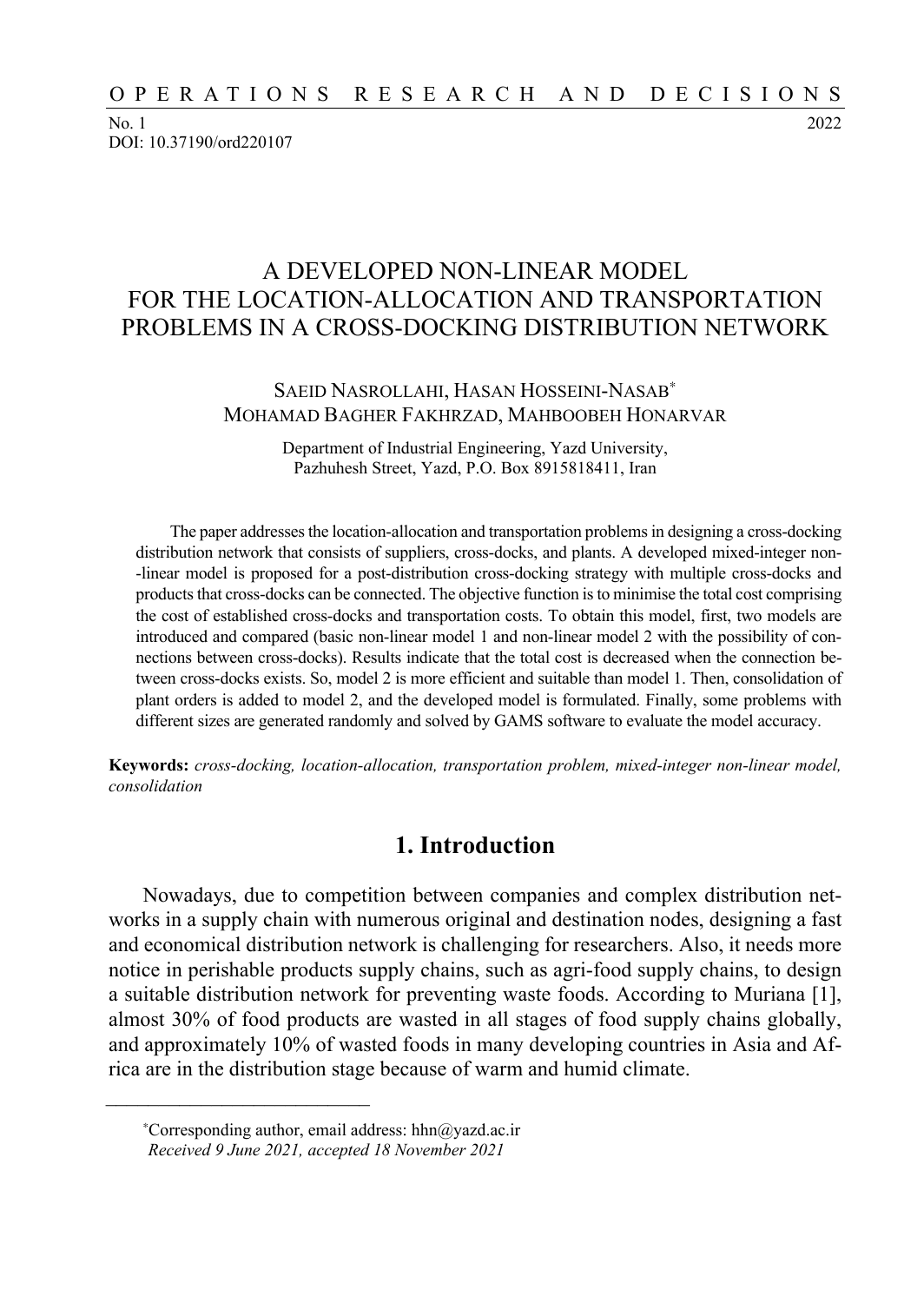One of the fast and economical transportation logistics is cross-docking which has been paid attention to more recently. Cross-docking is a distribution strategy in which the less-than-truckload shipments can be consolidated into full truckloads after arriving at cross-docks and without long-term storage [2–4]. Some companies such as Walmart, Amazon, United Parcel Service (UPS), and Toyota reported successful applications of the cross-docking strategy in their supply chain to achieve competitive advantages by decreasing inventory holding costs and transportation costs [5].

Subject to decision levels in making a decision environment, cross-docking models are classified into operational, tactical, and strategic levels [6]. Scheduling, dock door assignment, transhipment problem, and vehicle routing are generally discussed and modelled at the operational level. For tactical and strategic levels, research is mainly related to the layout and network design of cross-docking, respectively. Cross-docking network design includes problems such as determining the number and location of cross-docks, the number of vehicles, product flow, and allocation of cross-docks to original nodes (suppliers) and destination nodes (customers). When original nodes (suppliers) are far from destination nodes (customers), satisfying customers' demand in the fastest possible time with the least possible cost is a significant problem for companies to obtain a competitive advantage. So, although the cross-docking strategy is a suitable transportation system, it needs to be developed, and linking between cross-docks can be a possible way to deal with the mentioned problem.

The contribution of this research is to develop a cross-docking distribution network by considering cross-dock linking, product consolidation, and using homogeneous trucks simultaneously, which has not been studied before. To obtain this goal, first, two non-linear models (model 1 without cross-docks linking and model 2 with the possibility of crossdocks linking) will be proposed and compared. Finally, a developed non-linear locationallocation model is formulated to design a cross-docking distribution network with the possibility of cross-docks linking for distributing consolidated products by homogeneous trucks in a supply chain. The remainder of this paper is organised as follows: Section 2 reviews the literature on the cross-docking problem and various algorithms to solve it. Section 3 provides a brief definition of the problem and its assumptions. Section 4 represents two models (basic model 1 and model 2), and in Section 5, to compare the models, some simulated problems are generated and solved. Section 6 expresses a developed model, and then Section 7 shows the computational results of the model. Finally, Section 8 concludes the paper and indicates future research directions.

## **2. Literature review**

There are many kinds of research about the cross-docking problem and also several literature reviews about this subject. Concerning three operational, tactical, and strategic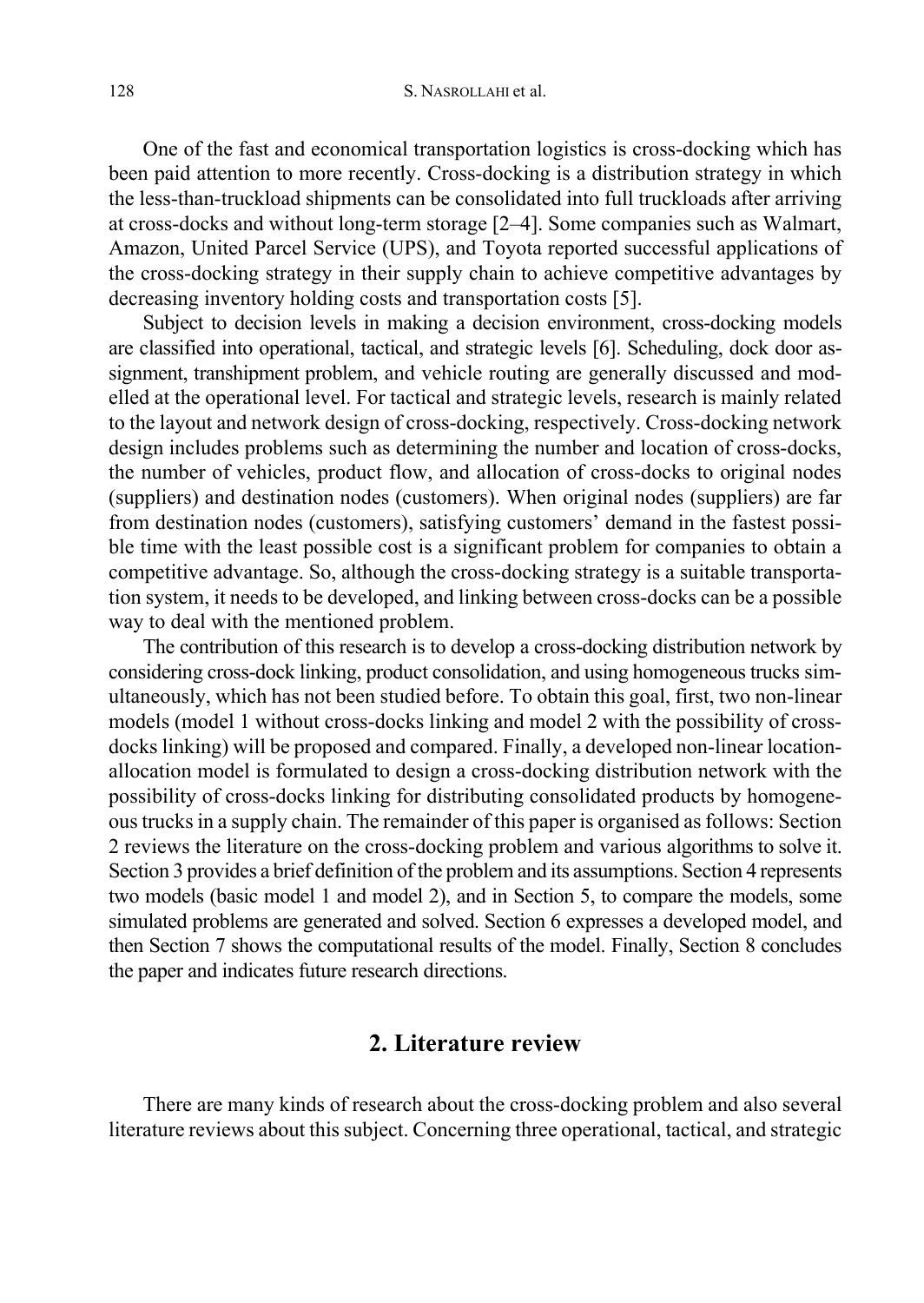decision-making levels, the following articles are essential in reviewing many papers about cross-docking models. Agustina et al. [6], Belle et al*.* [3], Buijs et al*.* [2], and Sheikholeslam and Emamian [7] provide a literature review of cross-docking models in all of the decision-making levels. Boysen et al*.* [8] and Ladier and Alpan [4] study cross-docking models only at the operational level.

At this level, truck scheduling and vehicle routing problem has recently brought more attention of such authors as Hasani Goodarzi et al. [9], Theophilus et al. [10], Yu et al. [11], Shahabi-Shahmiri et al. [12], Castellucci et al. [13]. The first paper about the location of cross-docks was written by Sung and Song [14]. The authors present an integer programming model to determine the location of cross-docks and the number of vehicles. The problem is NP-hard, and a tabu search-based algorithm is proposed to solve the model. Jayaraman and Ross [15] propose an integer programming model in which goods are transported from a central plant to distribution centres and then moved to the customers via cross-docks. Gumus and Bookbinder [16] consider direct shipments and multiple products and provided a mixed-integer programming model. Sung and Yang [17] extend the model of Sung and Song [14] and improve the tabu search algorithm. Bachlaus et al*.* [18] study a multi-echelon supply chain network to determine the optimal number and location of suppliers, plants, distribution centres, cross-docks, and material flow throughout the supply chain. To achieve this goal, they propose a multiobjective optimisation model that minimises the total cost and maximises the plant and volume flexibility. Finally, for solving the model, a variant of particle swarm optimisation is presented.

Ross and Jayaraman [19] address the cross-docking location-distribution problem and examine the results of two new heuristic solutions (including TABU-SA and RESCALE-SA). They conclude that integrating simulated annealing with tabu search improves the results and needs less CPU time. Yan and Tang [20] develop analytical models for distribution strategies and compare the cost of pre-distribution and post-distribution cross-docking with the cost of a traditional distribution centre system. In predistribution cross-docking, the preparation and sorting happen at the suppliers because they know the order quantities for each customer (destination nodes), but in post-distribution cross-docking, cross-docks are responsible for the preparation and sorting, and the operation cost will be increased at the cross-dock. Their study shows that pre-distribution cross-docking is preferred when the supply lead time is short and customer demand is stable. However, post-distribution cross-docking is preferred when the demand is uncertain, the supply lead time is long, and the number of destination nodes increases. Musa et al*.* [21] present a very similar model to the model of Sung and Song [14] and propose an ant colony optimisation to solve the problem.

Marjani et al*.* [22] address the cross-docking distribution planning problem with linking between cross docks and present a bi-objective mixed-integer model for simul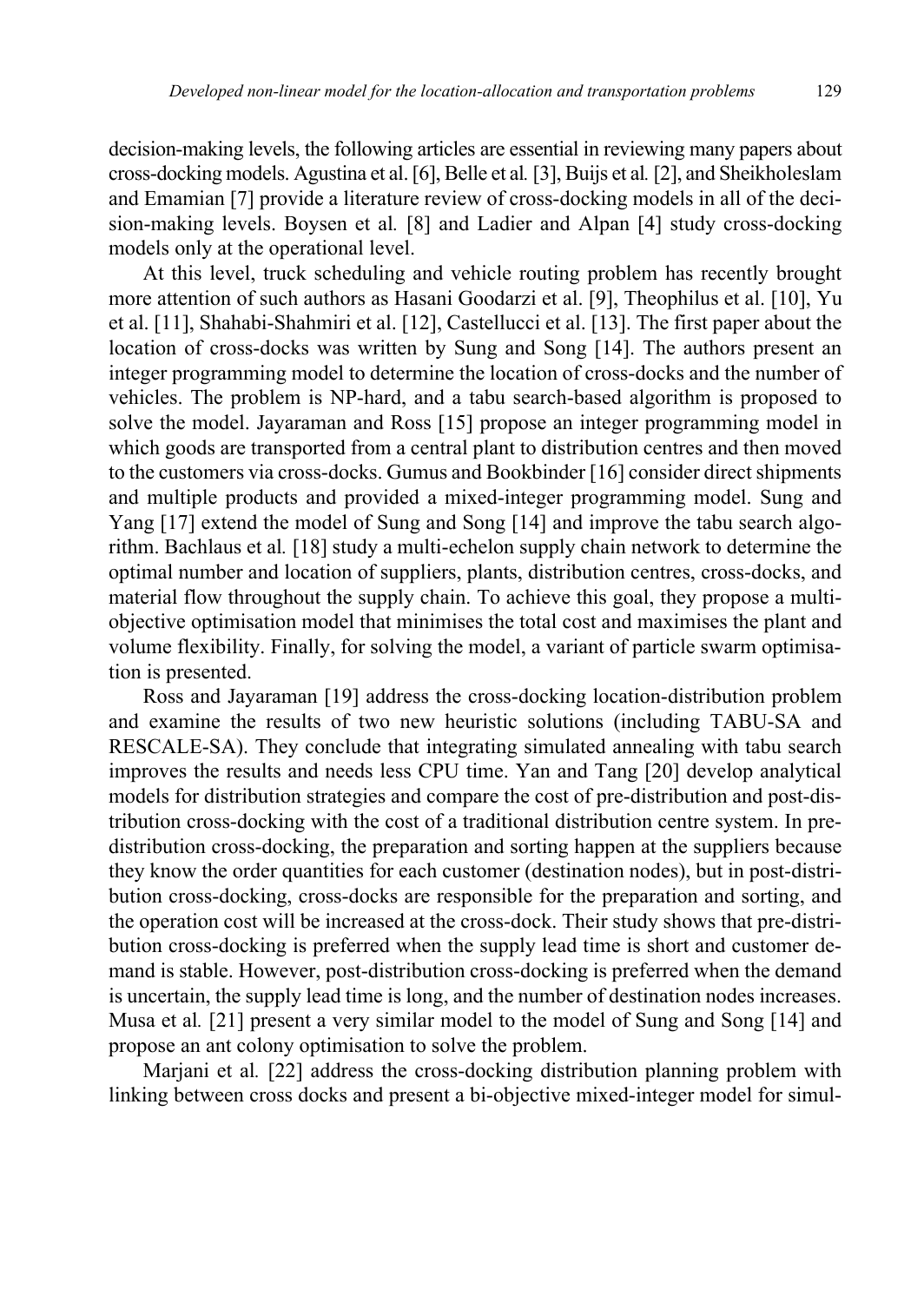taneously minimising total costs and tardiness. They apply a hybrid metaheuristic procedure (variable neighbourhood search (VNS), tabu search (TS), and simulated annealing (SA)) to solve the problem.

Ma et al*.* [23] formulate an integer linear model to distribute a single product from suppliers to customers directly or via cross docks. They consider a new shipment consolidation and time windows in the model and minimise the total cost, including transportation and inventory costs. Finally, the genetic algorithm is designed for solving the model. Javanmard et al*.* [24] study multi-product distribution planning in a cross-docking network. At first, they present a mixed-integer linear model minimising the holding and transportation cost. Then, an efficient heuristic procedure is offered to obtain an initial solution, and finally, the imperialist competitive algorithm is applied to improve the solution. Hosseini et al*.* [25] develop an integer linear model for a transportation problem with the direct shipment, cross-docking, and milk run strategies. In the end, a hybrid of harmony search (HS) and simulated annealing (SA) algorithm is suggested for solving the problem. The results demonstrated that the solving approach is better than GAMS/CPLEX due to reducing the total transportation cost and computational time for large-size problems.

Seyedhoseini et al*.* [26] design a mixed-integer model to optimise the cross-docks network design. This paper aims to minimise the total transportation and operating costs with a direct connection between cross-docks. The model combines queuing theory with a network of cross-docks and customers to explain the operations of indoor and outdoor tracks. Yu et al*.* [27] formulate an integer programming model to solve a multi-period cross-docking distribution problem. The author considers multiple products, consolidation of customer orders, and time windows. The model's objective function is to minimise transportation, inventory, and penalty costs simultaneously. They show that the problem is NP-complete and develop a particle swarm optimisation algorithm with multiple social learning terms.

Goodarzi and Zegordi [28] study a location and transportation problem in a crossdocking network with several suppliers, cross-docks, and assembly plants nominated as customers. Also, for eliminating unnecessary stops at cross-docks, direct shipment is allowable in addition to indirect shipment via cross-docks. Finally, a mixed-integer programming model is proposed to optimise the location of the cross-docks and the allocation of suppliers and plants to them.

Behnamian et al. [29] propose a two-phased programming model for solving a location-allocation and scheduling of inbound and outbound trucks problem. At the first stage, an integer programming model is formulated to obtain the best location of crossdocks and the best allocation of suppliers and customers to established cross-docks. At the second stage, a mixed-integer programming model is proposed to solve the scheduling of inbound and outbound trucks problem. For solving the mentioned problem, the results of several meta-heuristic algorithms are first compared, and finally, simulated annealing is selected as the best algorithm. Bhangu et al. [30] formulate a mixed-integer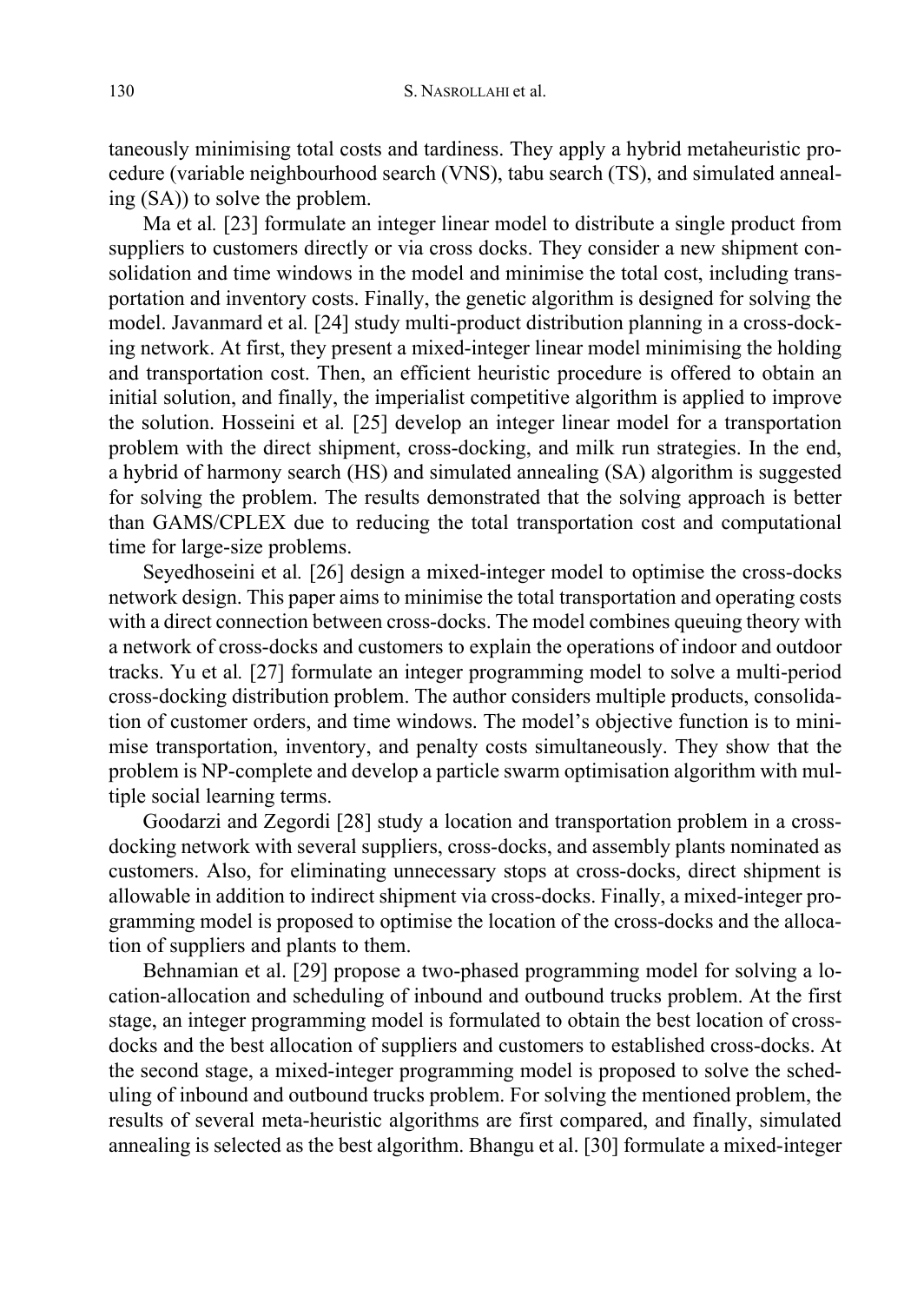linear model to design a cross-docking distribution network that decreases transportation costs. Finally, the Lagrangian relaxation method is applied for solving the model. Table 1 shows the similarities and differences between the reviewed literature and the current paper in solving the problem of designing a cross-docking distribution network.

| Reference |              |                | Modelling |   |                          |              | 7            | Vehicles     |              | Method                                                                |
|-----------|--------------|----------------|-----------|---|--------------------------|--------------|--------------|--------------|--------------|-----------------------------------------------------------------------|
|           | 1            | $\overline{2}$ | 3         | 4 | $\overline{\phantom{0}}$ | 6            |              | 8<br>9       |              | of solution                                                           |
| [14]      | ✓            |                |           |   |                          |              |              |              | $\checkmark$ | tabu search                                                           |
| [15]      | $\checkmark$ |                |           |   |                          |              |              |              |              | simulated annealing                                                   |
| [16]      |              | ✓              |           |   |                          |              | $\checkmark$ | ✓            |              | exact                                                                 |
| [18]      | ✓            |                |           |   | ✓                        |              |              |              |              | particle swarm optimisation                                           |
| [21]      |              | $\checkmark$   |           |   |                          |              |              | $\checkmark$ |              | ant colony optimisation                                               |
| [23]      |              | ✓              |           | ✓ |                          |              | $\checkmark$ | ✓            |              | heuristic                                                             |
| $[22]$    |              | ✓              |           | ✓ | ✓                        | $\checkmark$ |              |              |              | variable neighbourhood search<br>tabu search<br>- simulated annealing |
| $[25]$    | ✓            |                |           |   |                          |              | ✓            | ✓            |              | harmony search<br>simulated annealing                                 |
| $[24]$    |              | ✓              |           | ✓ |                          |              |              | ✓            |              | imperialist competitive<br>algorithm                                  |
| [26]      |              | ✓              |           |   |                          | $\checkmark$ |              |              |              | exact                                                                 |
| $[27]$    |              | ✓              |           |   |                          |              | ✓            | ✓            |              | particle swarm<br>optimisation                                        |
| [28]      |              |                | ✓         |   |                          |              |              | ✓            |              | exact                                                                 |
| [29]      |              | $\checkmark$   |           |   |                          |              |              | ✓            |              | simulated annealing                                                   |
| [30]      |              | ✓              |           |   |                          |              |              |              |              | Lagrangian relaxation                                                 |
| Our study |              |                | ✓         |   |                          | ✓            | ✓            | ✓            |              | exact                                                                 |

Table 1. Comparing the topics of the current paper with literature

1 – Integer linear programming, 2 – Mixed-integer linear programming, 3 – Mixed-integer non-linear programming, 4 – dynamic programming, 5 – Multi-objective programming, 6 – Cross-docks linking, 7 – Consolidation, 8 – Homogeneous modelling, 9 – Heterogeneous modelling.

According to Table 1 and the literature review, in designing a cross-docking distribution network, lots of researchers consider homogeneous trucks and products consolidation as a significant activity in a cross-dock, and only two researchers present their study about cross-docks linking. However, none of them uses both in their model simultaneously. So, the clear gap of the current literature is to consider products consolidation, using homogeneous trucks for transhipment, and linking between cross-docks simultaneously. This paper will aim to fill the mentioned gap by introducing a non-linear model for designing a cross-docking distribution network.

In this study, the problem of designing a cross-docking distribution network with multi-product is addressed where the primary goal is to answer the following key questions: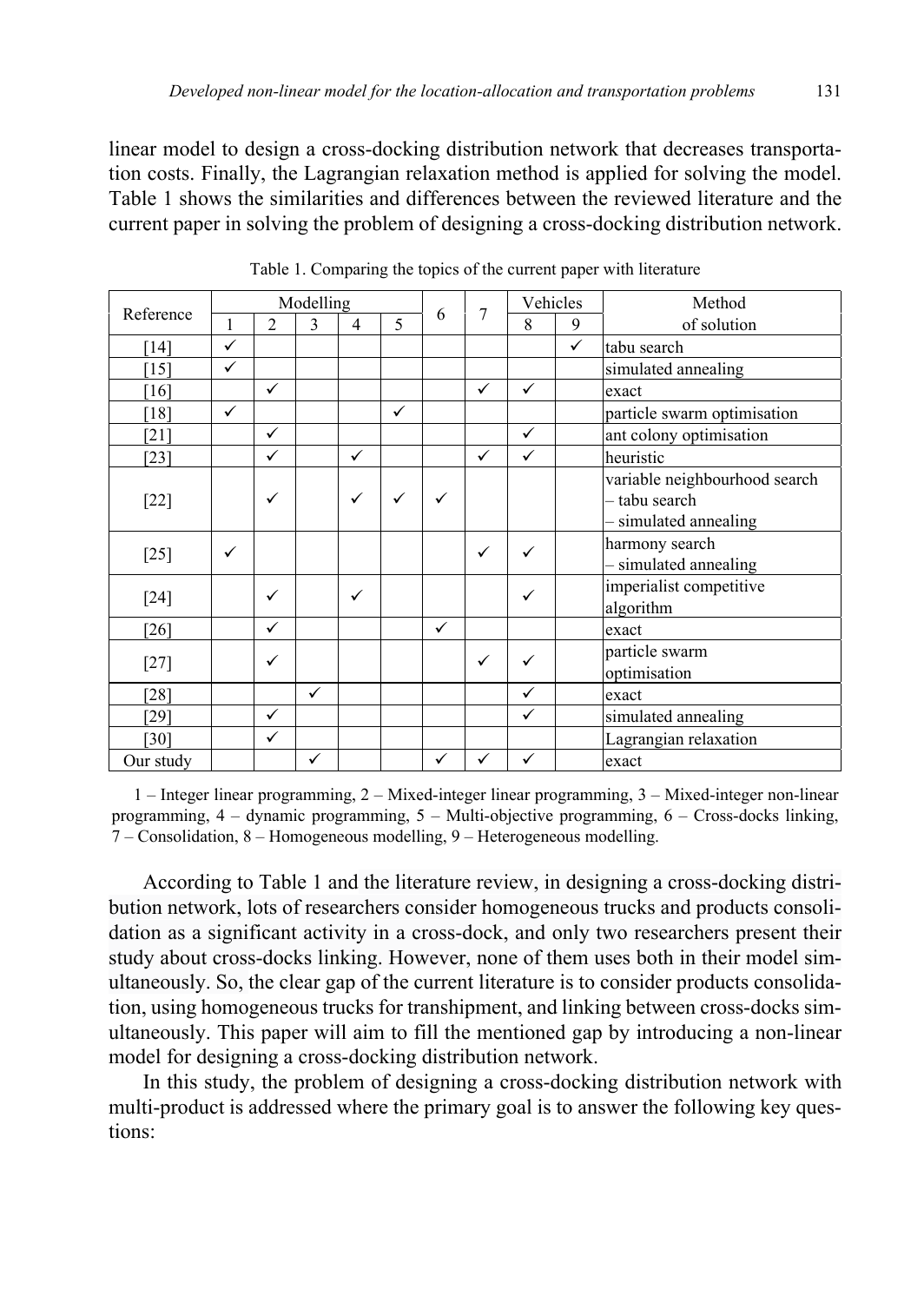• Where should cross-docks be located? Which candidate distribution centres should be selected as a cross-dock?

• What is the optimum allocation of suppliers and plants to selected cross-docks?

• Can cross-docks linking decrease the total transportation cost, and, if so, which cross-docks are linked?

- What is the optimum flow of products between nodes?
- What is the optimum number of homogeneous trucks in each route?

To answer the abovementioned questions and to design a developed cross-docking distribution network, two models (1 and 2) without and with cross-docks linking will be presented and examined, whether linking between cross-docks can decrease transportation costs. Then, products consolidation and transhipment by using homogeneous trucks will be added to model 2 and formulated a developed model.

## **3. Problem statement**

This paper considers a three-echelon cross-docking supply chain network in which multi-products are transferred from suppliers to plants (as customers) through multiple cross-docks by homogeneous trucks. Cross-docks act as distribution centres without long-term storage, and products are stored only for a short time (less than 24 hours) due to the integration process as referred by literature  $[6, 3, 9]$ . It means that in each crossdock, received multi-products are unloaded from inbound trucks, sorted and consolidated, and loaded immediately into outbound trucks for sending to final destinations. So, inventory variables and related costs are not considered in this study. This cross- -docking network uses the post-distribution strategy because the exact demand of plants is unknown in suppliers and should be determined in cross-docks. So, the cross-docks can be linked to compensate for their shortages and satisfy plants' demand allocated to them without connecting to suppliers again.

The purpose of this paper is to develop a cross-docking distribution network in which cross-docks linking, products consolidation, and using homogeneous trucks are considered simultaneously. So, a developed non-linear model that addresses location- -allocation and transportation problems for designing a developed cross-docking network will be proposed. The methodology of our research for formulating the developed location-allocation and transportation model to design a cross-docking network is presented as follows:

• a basic location-allocation and transportation model, named model 1, is formulated subject to literature in which there exist no connections between cross-docks;

• the possibility of cross-docks linking will be added to model 1 to create model 2; so, the only difference between models 1 and 2 is the cross-docks linking;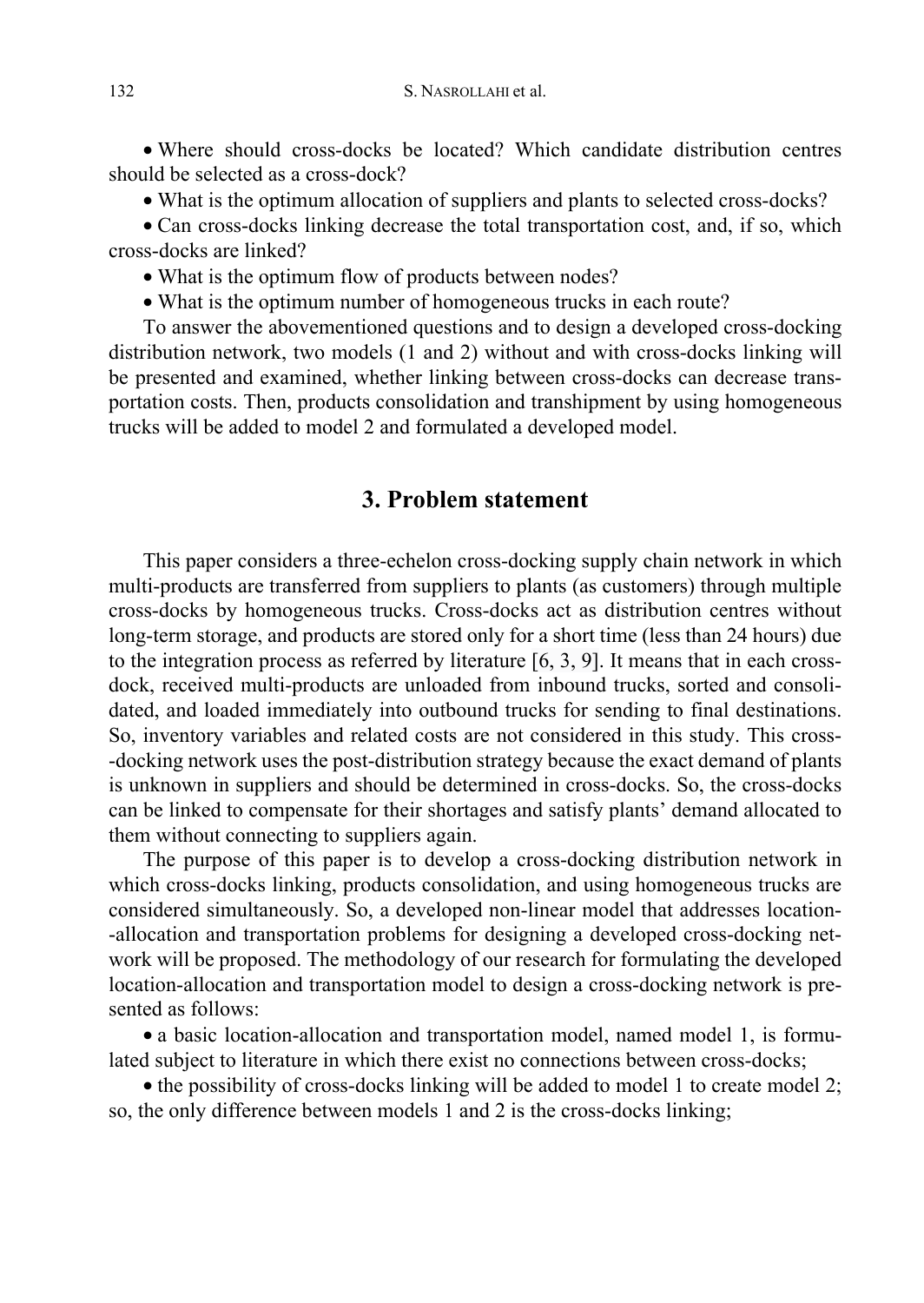• some problems are simulated and solved by models 1 and 2, and results will be compared to observe whether linking between cross-docks can decrease the total cost (is model 2 more efficient than model 1?);

• model 2 is developed by considering products consolidation and homogeneous trucks to formulate the developed model;

• the developed model will be validated by solving simulated problems with short, medium, and large sizes.

Also, the following assumptions are considered:

• the products are transported from suppliers to plants via at least one cross-dock;

• each supplier can be allocated to one or several cross-docks to transfer one or several types of various products;

• each plant is allocated to only one cross-dock;

• the cross-docks have their covering radius to serve the plants;

• plants' demand should be satisfied;

• the cross-docks can be linked (the connection between cross-docks);

• the cross-docks never keep any inventories, meaning that the total quantity of products transported from suppliers should equal the amount that plants receive.

Concerning the abovementioned assumptions, a sample of cross-docking networks with three suppliers, three cross-docks, five plants, and linking between cross-docks is shown in Fig. 1.



Fig. 1. Three-echelon cross-docking network with linking between cross-docks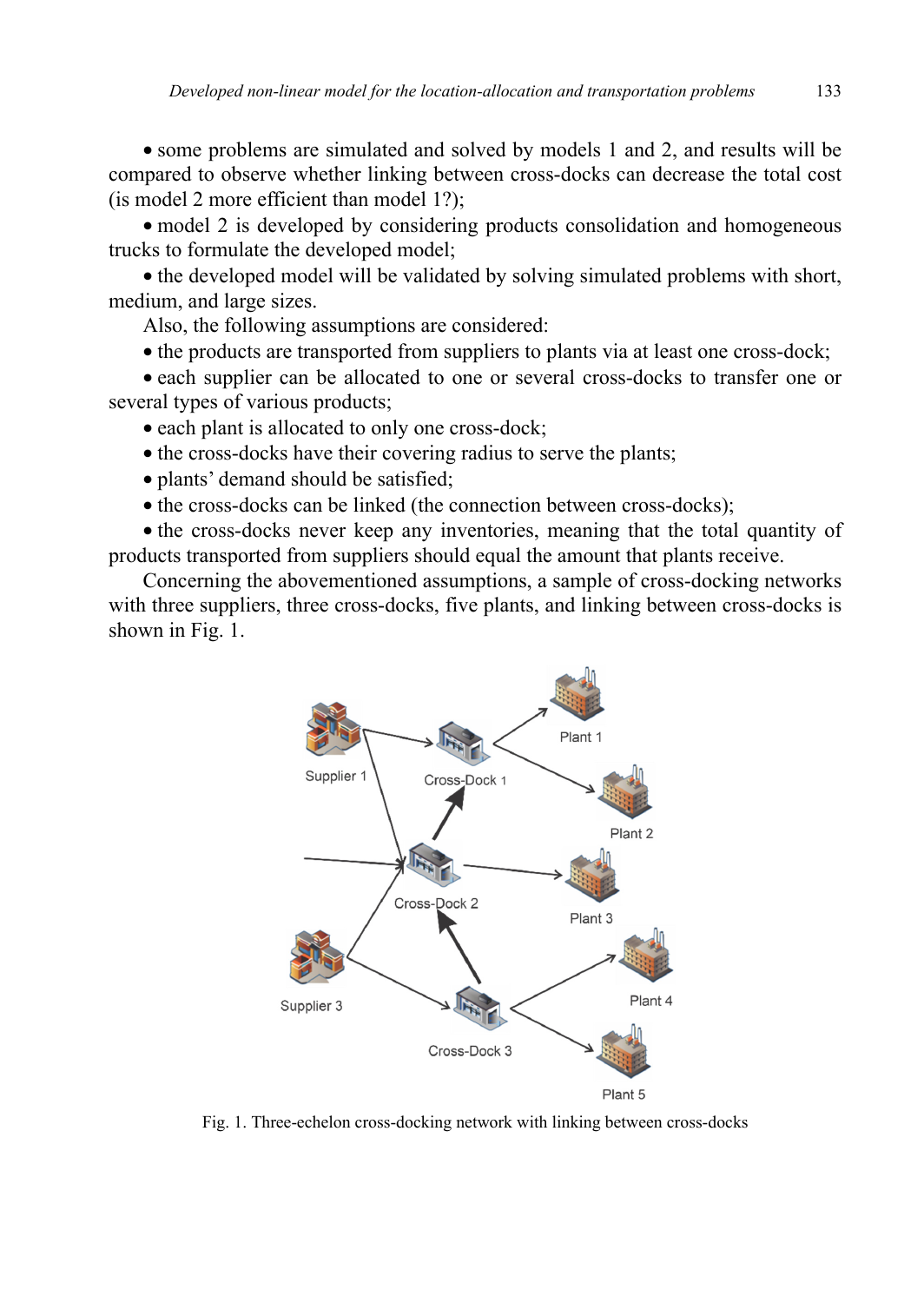Products are transferred from suppliers to plants indirectly through at least one cross-dock, which means no direct shipping from suppliers to plants. Linking between cross-docks is shown by dark arrows. Suppliers 1 and 3 are allocated to more than one cross-dock. Also, each plant is assigned to only one cross-dock. For example, plants 1 and 2 are only allocated to cross-dock 1, and plants 4 and 5 are only assigned to cross- -dock 3.

## **4. Mathematical modelling**

In this section, two models are formulated. In model 1, cross-docks linking does not exist, but in model 2, the possibility of cross-docks linking is considered. All models in this paper are non-linear because of coverage constraints. These constraints assure the coverage of each plant by at least one established cross-dock, which is formed by multiplying two binary variables of plant coverage and cross-dock establishment. This kind of coverage constraint has been used in literature.

In the kind of problem under investigation, minimising the total cost, including establishing cross-docks and transportation costs, is the main problem objective used in the literature. So, the objective of the proposed models in this research is to minimise the mentioned total cost.

The sets, parameters, and variables employed in the models are defined as follows:

#### **Sets**

- $I = set of suppliers, i = 1, ..., I$
- $J$  set of cross-docks,  $j = 1, ..., J$
- $K$  set of plants,  $k = 1, ..., K$
- L set of product families,  $l = 1, ..., L$

#### **Parameters**

- $F_i$  fixed cost of establishing cross-dock *j*
- $c_{ij}$  transportation cost of per unit product transferred from supplier *i* to cross-*dock j v<sub>ijcc</sub>jj*
- $c_{jj'}$  transportation cost of per unit product transferred from cross-dock *j* to cross-dock *j'* ( $j \neq j$ )'
- $c_{jk}$  transportation cost of per unit product transferred from cross-dock *j* to plant *k*
- *uj* capacity of cross-dock *j*
- *dkl* the demand of plant *k* for product *l*
- *h* the minimum amount of transported product from each supplier to each cross-dock

#### **Continuous variables**

- $p_{ijl}$  the amount of product *l* transferred from supplier to cross-dock *j*
- *r*<sub>*ij*</sub> $\gamma$  the amount of product *l* transferred from cross-dock *j* to cross-dock *j*' ( $j \neq j$ )

#### **Binary variables**

- $z_i$  equals 1 if cross-dock *j* is established and 0 otherwise
- $y_{ij}$  equals 1 if the supplier *i* is assigned to cross-dock *j* and 0 otherwise
- $y_{jk}$  equals 1 if the plant *k* is assigned to cross-dock *j* and 0 otherwise
- $b_{jk}$  equals 1 if the plant *k* can be covered by cross-dock *j* (the distance between cross-dock *j* and plant  $k$  is less than covering radius) and 0 otherwise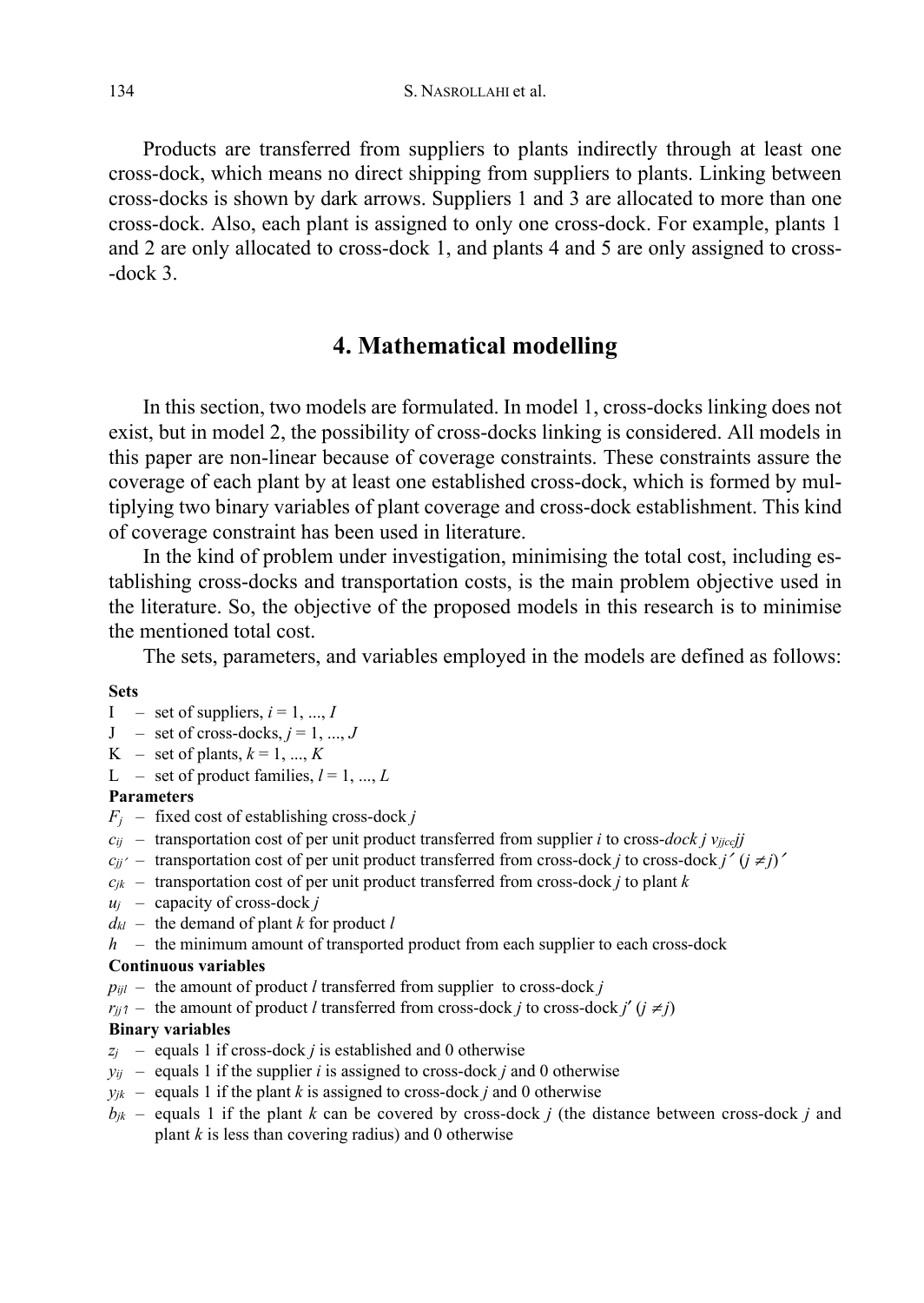#### **4.1. A basic non-linear model without considering cross-docks linking (model 1)**

In this section, according to the literature, model 1 is formulated for designing a cross-docking distribution network. In this model, cross-docks are located, suppliers and plants are allocated to the established cross-docks, and multi-products are distributed in each route. Also, linking between cross-docks is not allowable. The objective function, location-allocation constraints, and constraints of network flows are explained as follows:

The objective function minimises the total cost and includes the fixed cost of establishing cross-docks, transportation cost from suppliers to cross-docks, and from cross- -docks to plants.

$$
\min \sum_{j \in J} F_{j} z_{j} + \sum_{i \in I} \sum_{j \in J} \sum_{l \in L} c_{ij} p_{ijl} + \sum_{i \in I} \sum_{j \in J} \sum_{l \in L} c_{jk} d_{kl} y_{jk}
$$
(1)

Location-allocation constraints are as follows

$$
\sum_{j\in J} z_j \ge 1\tag{2}
$$

$$
y_{ij} \leq z_j \ \forall i, j \tag{3}
$$

$$
\sum_{j \in J} y_{ij} \ge 1 \quad \forall i \tag{4}
$$

$$
\sum_{j \in J} y_{jk} = 1 \ \forall k \tag{5}
$$

$$
y_{jk} \le z_j \quad \forall j, k \tag{6}
$$

$$
\sum_{j\in J} b_{jk} z_j \ge 1 \tag{7}
$$

$$
y_{jk} \leq b_{jk} \quad \forall j, k \tag{8}
$$

Constraint (2) ensures that at least one cross-dock should be established. Constraints (3) and (6) state that suppliers and plants cannot be allocated to a cross-dock that has not been established. Subject to constraint (4), each supplier can be assigned to one or several cross-docks. Constraint (5) ensures that each plant should be allocated to only one cross-dock. Non-linear constraint (7) states the coverage of each plant by at least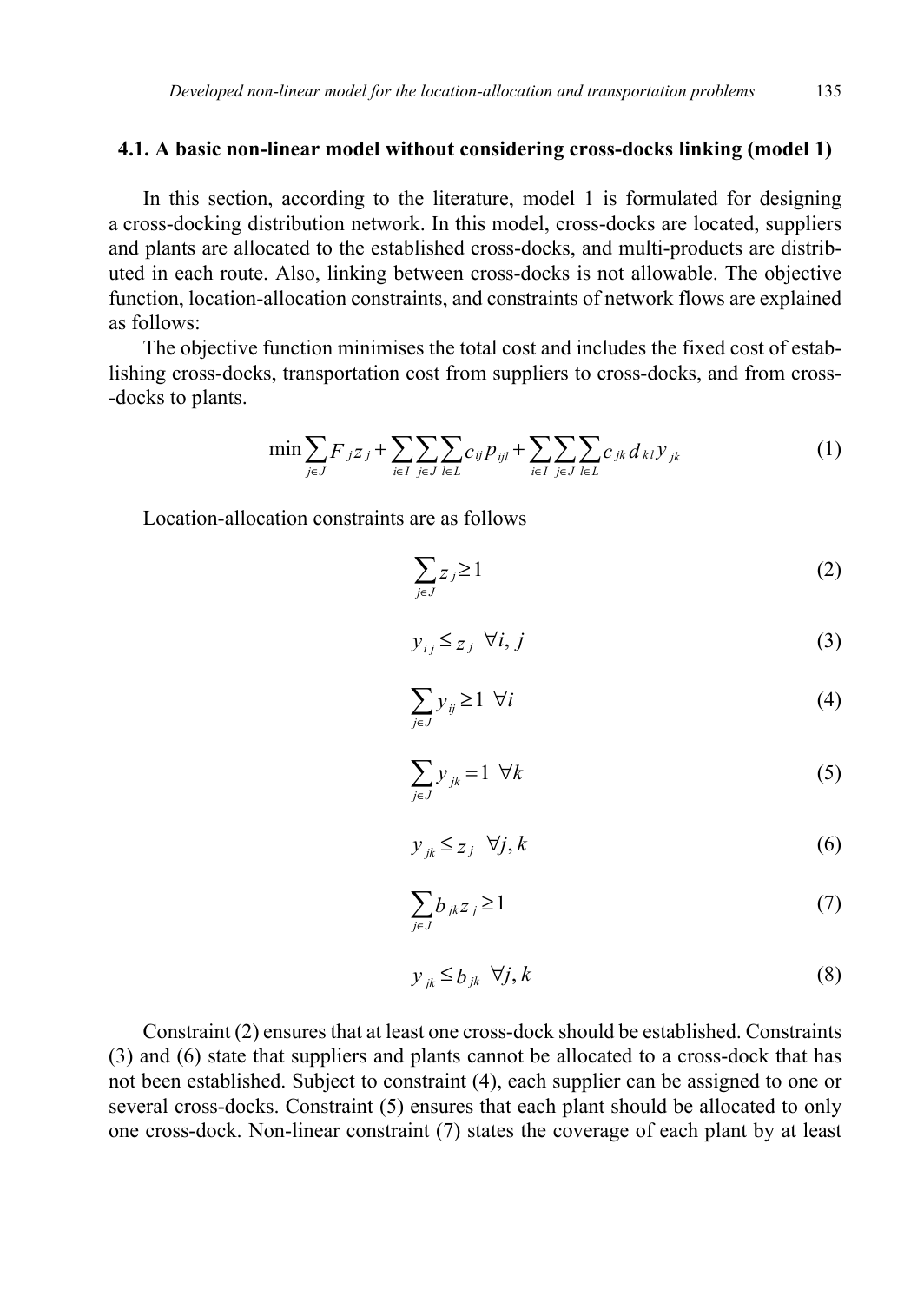one cross-dock if the corresponding cross-dock was established. Constraint (8) ensures that each plant can be allocated to a cross-dock if the cross-dock covers that plant.

Constraints of network flows are given by the following equations

$$
\sum_{l \in L} p_{ijl} \le y_{ij} u_j \ \forall i, j \tag{9}
$$

$$
hy_{ij} \le \sum_{l \in L} p_{ijl} \ \forall i, j \tag{10}
$$

$$
\sum_{i \in I} p_{ijl} \leq z_j u_j \ \forall j, l \tag{11}
$$

$$
\sum_{i \in I} \sum_{j \in J} p_{ijl} = \sum_{k \in K} d_{kl} \ \forall l \tag{12}
$$

$$
\sum_{i \in I} p_{ijl} = \sum_{k \in K} d_{kl} y_{jk} \ \forall j, l \tag{13}
$$

$$
p_{ijl} \ge 0 \tag{14}
$$

$$
z_j, y_{ij}, y_{jk}, b_{jk} \in \{0, 1\}
$$
 (15)

Constraint (9) ensures that any products are not transferred if a supplier is not allocated to a cross-dock. Constraint (10) ensures that if a supplier is allocated to a crossdock, at least h unit product should be sent. Constraint (11) states that an established cross-dock cannot receive a product more than its capacity. Constraint (12) says that the total quantity of each transferred product from suppliers to cross-docks is equal to the overall demand of plants for that product. Constraint (13) states that the total amount of each product transferred from all suppliers to a cross-dock should equal the total demand of plants allocated for that product. Constraints (14) and (15) define continuous and discrete decision variables of the model.

### **4.2. Non-linear model considering the possibility of cross-docks linking (model 2)**

In model 1, the cross-docks cannot have any connections with each other. This section presents a non-linear model with the possibility of linking between cross-docks to decrease the total cost. So, model 2 is formulated and improved by adding cross-docks linking as follows: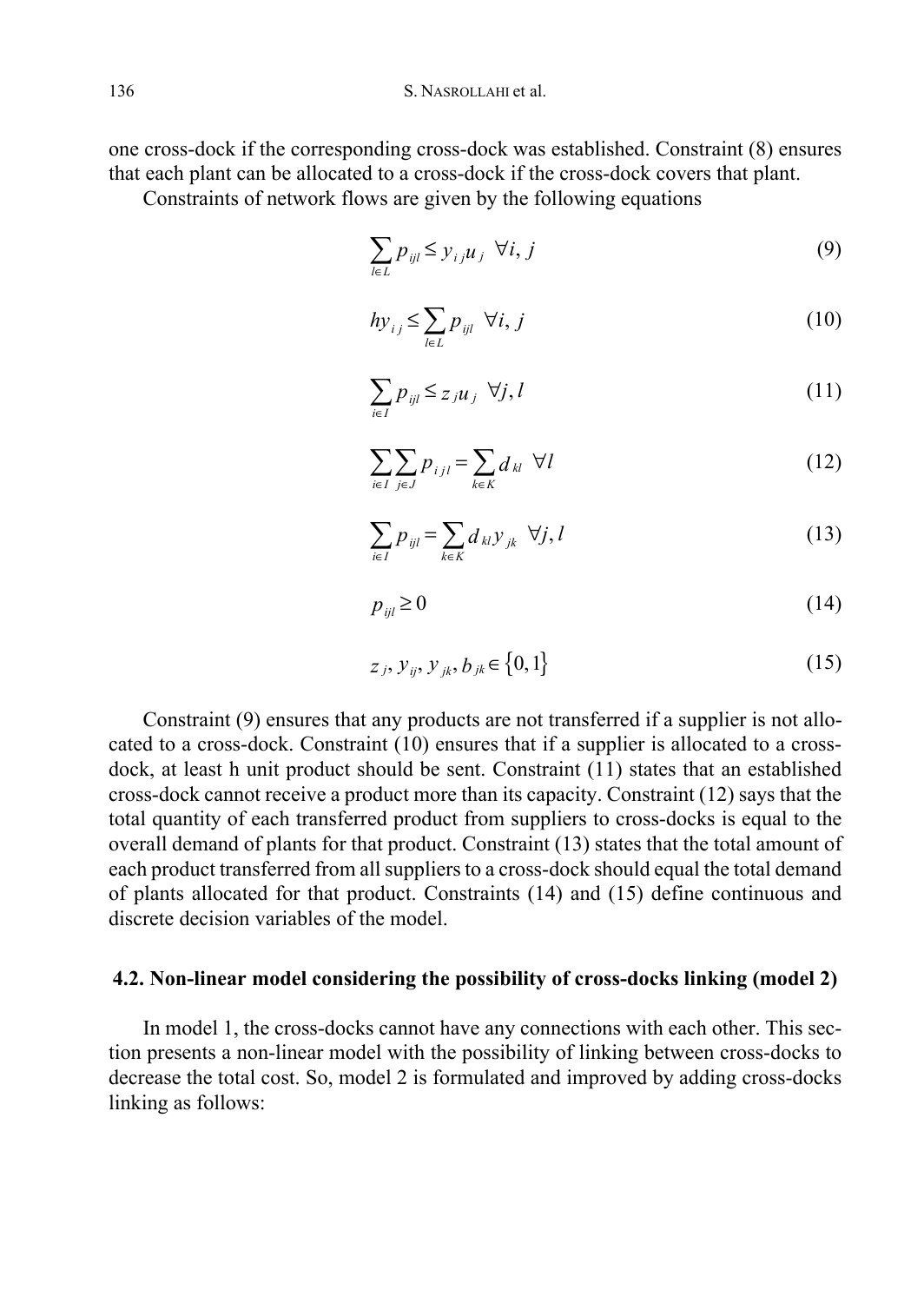$$
\min \sum_{j \in J} F_{jZj} + \sum_{i \in I} \sum_{j \in J} \sum_{l \in L} c_{ij} p_{ijl} + \sum_{\substack{j \in J \\ j \neq j'}} \sum_{j \in J} \sum_{l \in L} c_{jj'} r_{jj'l} + \sum_{i \in I} \sum_{j \in J} \sum_{l \in L} c_{jk} d_{kl} y_{jk} \tag{16}
$$

$$
\text{s.t: } \sum_{j \in J} z_j \ge 1 \tag{17}
$$

$$
y_{ij} \le z_j \ \forall i, j \tag{18}
$$

$$
\sum_{j \in J} y_{ij} \ge 1 \ \forall i \tag{19}
$$

$$
\sum_{j \in J} y_{jk} = 1 \ \forall k \tag{20}
$$

$$
y_{jk} \le z_j \ \forall j, k \tag{21}
$$

$$
\sum_{j\in J} b_{jk} z_j \ge 1 \ \forall k \tag{22}
$$

$$
y_{jk} \leq b_{jk} \ \forall j, k \tag{23}
$$

$$
\sum_{l \in L} p_{ijl} \le y_{ij} u_j \quad \forall i, j \tag{24}
$$

$$
h y_{ij} \le \sum_{l \in L} p_{ijl} \ \forall i, j \tag{25}
$$

$$
\sum_{i \in I} p_{ijl} + \sum_{j' \in J} r_{jjl} \leq z_{jllj} \ \forall j, l, \ j \neq j'
$$
 (26)

$$
\sum_{i\in I}\sum_{j\in J}p_{ijl} = \sum_{k\in K}d_{kl} \ \ \forall l
$$

$$
\sum_{i \in I} p_{ijl} - \sum_{k \in K} d_{kl} y_{jk} = \sum_{j' \in J} r_{jj'l} - \sum_{j' \in J} r_{jjl} \ \forall j, l, \ j \neq j'
$$
 (28)

$$
p_{ijl}, r_{jj'l} \ge 0 \tag{29}
$$

$$
z_j, y_{ij}, y_{jk}, b_{jk} \in \{0, 1\}
$$
 (30)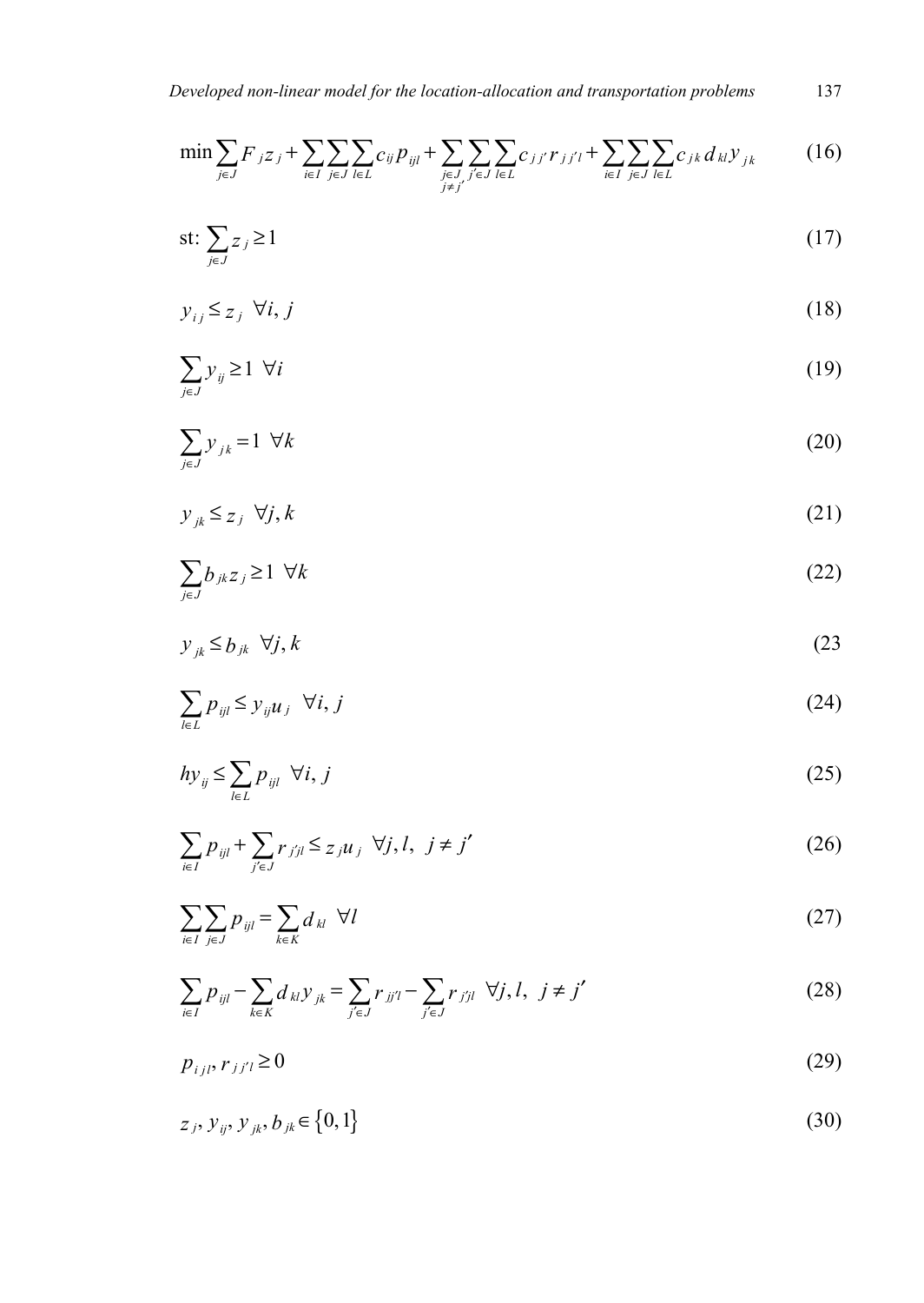This model is different from the basic model in objective function and constraints (26), (28). In the objective function, the transportation cost from cross-docks to each other is added. Constraint (26) ensures that an established cross-dock receives each product from all suppliers and other cross-docks subject to its capacity. Constraint (28) ensures the connection between cross-docks. If the total amount of each received product by a cross-dock is less than the total demand of allocated plants, the corresponding cross-dock compensates its shortage by linking to other cross-docks. Also, if the demand of plants allocated to a cross-dock for a kind of product is less than the amount received by the cross-dock, it delivers the excess product to other cross-docks.

## **5. Computational results and comparisons**

In this section, some numerical experiments are prepared to evaluate the accuracy of the proposed models 1 and 2 and to compare them. These models aim to determine the minimum number of cross-docks among a set of candidate sites, optimum allocation of suppliers and plants to cross-docks, and optimum distribution of products from suppliers to cross-docks. Besides, model 2 obtains the optimum distribution of products between cross-docks to decrease the total cost.

Fifteen test problems with short, medium, and large sizes are considered. Their sizes, including the number of suppliers, potential cross-docks, and plants, are presented in Table 2. Table 3 reports the data generated randomly by integer uniform distribution.

| Problem        | No.          | No. of potential | No.       | No.            |
|----------------|--------------|------------------|-----------|----------------|
|                | of suppliers | cross-docks      | of plants | of products    |
|                | 3            | 2                | 3         | 2              |
| 2              | 4            | 3                | 5         | $\overline{2}$ |
| 3              | 6            | 3                | 8         | 3              |
| $\overline{4}$ | 7            | 3                | 10        | 3              |
| 5              | 9            | 4                | 12        | 3              |
| 6              | 12           | 4                | 15        | 3              |
| 7              | 15           | 5                | 20        | 4              |
| 8              | 22           | 7                | $22\,$    | 4              |
| 9              | 30           | 10               | 25        | 4              |
| 10             | 35           | 12               | 30        | 5              |
| 11             | 37           | 15               | 32        | 5              |
| 12             | 40           | 17               | 35        | 6              |
| 13             | 45           | 20               | 38        |                |
| 14             | 50           | 22               | 40        | 8              |
| 15             | 60           | 25               | 45        | 10             |

Table 2. Sizes of test problems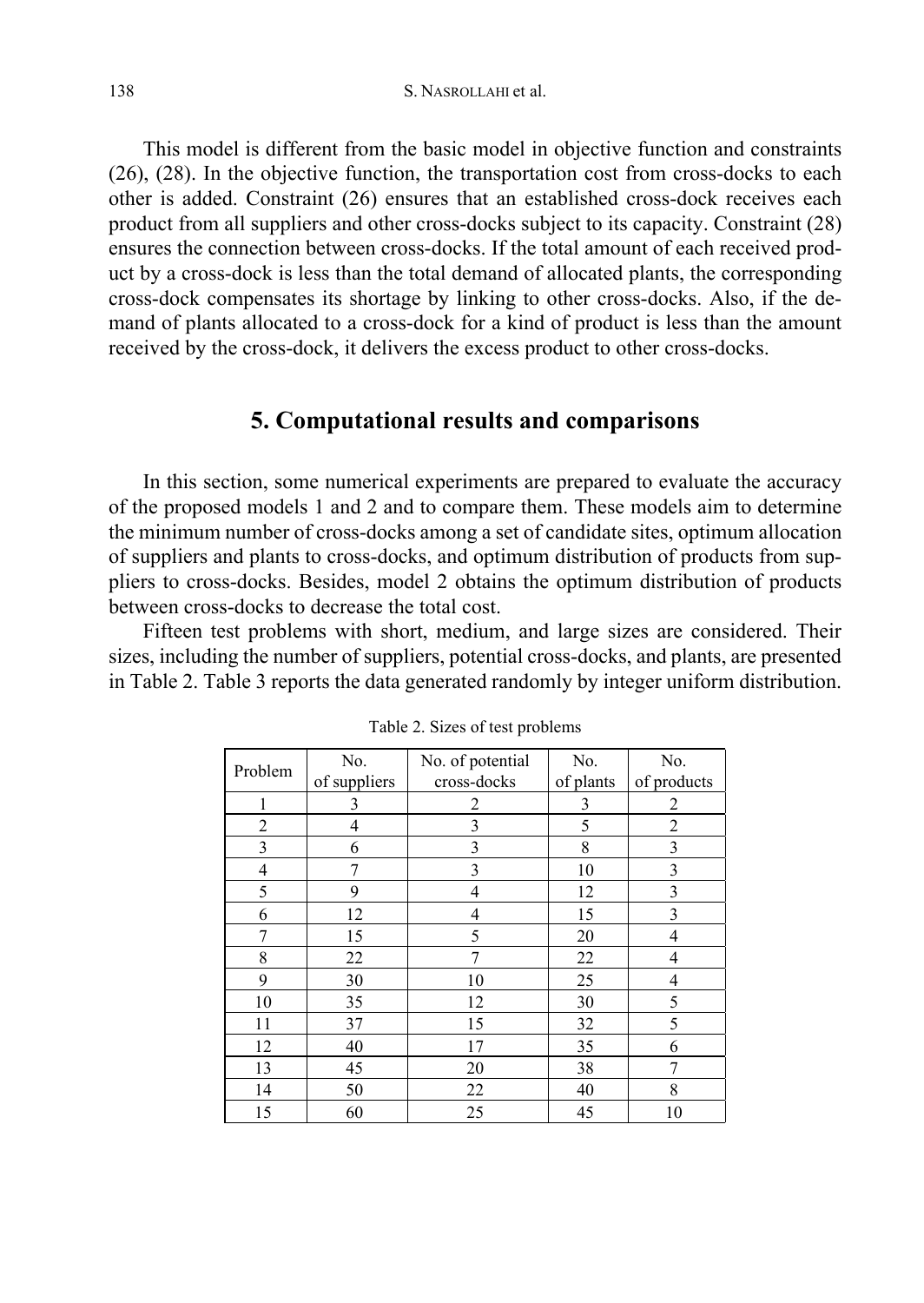|                | Parameters   |            |            |            |              |            |            |  |  |
|----------------|--------------|------------|------------|------------|--------------|------------|------------|--|--|
| Problems       | $F_i$        | Cijl       | $C_{jj}$ 1 | $C_{jkl}$  | $u_i$        | $d_{kl}$   | h          |  |  |
|                | (1000, 2000) | (100, 200) | (40, 60)   | (20, 100)  | (200, 300)   | (20, 70)   | (10, 40)   |  |  |
| 2              | (1200, 2400) | (80, 220)  | (30, 50)   | (10, 80)   | (250, 400)   | (30, 100)  | (30, 50)   |  |  |
| $\overline{3}$ | (1500, 2500) | (100, 250) | (20, 90)   | (40, 120)  | (350, 550)   | (50, 120)  | (20, 30)   |  |  |
| 4              | (500, 1500)  | (100, 150) | (50, 120)  | (50, 170)  | (400, 800)   | (20, 80)   | (15, 35)   |  |  |
| 5              | (2000, 3000) | (150, 300) | (10, 100)  | (25, 140)  | (500, 600)   | (40, 150)  | (40, 70)   |  |  |
| 6              | (1600, 2900) | (90, 280)  | (25, 75)   | (60, 160)  | (800, 1300)  | (10, 90)   | (25, 35)   |  |  |
| 7              | (3500, 5000) | (250, 400) | (50, 150)  | (100, 200) | (600, 900)   | (80, 180)  | (50, 80)   |  |  |
| 8              | (800, 1400)  | (300, 450) | (15, 25)   | (250, 450) | (1500, 2000) | (65, 105)  | (17, 27)   |  |  |
| 9              | (2200, 3200) | (200, 300) | (100, 200) | (150, 250) | (1000, 2500) | (15, 55)   | (35, 45)   |  |  |
| 10             | (2500, 4500) | (230, 470) | (170, 330) | (220, 340) | (2000, 3000) | (75, 135)  | (28, 37)   |  |  |
| 11             | (1700, 3500) | (60, 550)  | (45, 350)  | (70, 400)  | (700, 2200)  | (85, 110)  | (65, 75)   |  |  |
| 12             | (3700, 5700) | (70, 500)  | (5, 115)   | (80, 650)  | (550, 1800)  | (25, 45)   | (45, 55)   |  |  |
| 13             | (700, 5500)  | (120, 320) | (220, 450) | (130, 350) | (1900, 4000) | (100, 200) | (85, 125)  |  |  |
| 14             | (2800, 4800) | (50, 650)  | (70, 250)  | (35, 550)  | (2500, 5000) | (55, 250)  | (100, 200) |  |  |
| 15             | (4500, 6500) | (110, 850) | (35, 135)  | (115, 750) | (1700, 3500) | (35, 65)   | (47, 68)   |  |  |

Table 3. Sources of random generation of data for test problems (integer uniform)

The simulated problems are solved by models 1 and 2 in GAMS software using Baron solver, and the results are reported in Tables 4–8. The optimal values of problems 1–3, 5, and 7 for two models are given in Tables 4–7.

|                       | Problem No. 1                                                                                        |                                                                                                       | Problem No. 2                                                                                                    |                                                                                                            |  |
|-----------------------|------------------------------------------------------------------------------------------------------|-------------------------------------------------------------------------------------------------------|------------------------------------------------------------------------------------------------------------------|------------------------------------------------------------------------------------------------------------|--|
| Variable              | Model 1                                                                                              | Model 2                                                                                               | Model 1                                                                                                          | Model 2                                                                                                    |  |
| $Z_i$                 | $z_1 = z_2 = 1$                                                                                      | $z_1 = z_2 = 1$                                                                                       | $z_2 = z_3 = 1$                                                                                                  | $z_2 = z_3 = 1$                                                                                            |  |
| $y_{ij}$              | $y_{11} = y_{12} = 1$<br>$y_{21} = y_{32} = 1$                                                       | $y_{11} = y_{12} = 1$<br>$y_{21} = y_{32} = 1$                                                        | $v_{12} = 1$<br>$y_{22} = y_{23} = 1$<br>$y_{32} = y_{43} = 1$                                                   | $y_{12} = y_{22} = 1$<br>$y_{32} = y_{43} = 1$                                                             |  |
| $p_{ijl}$             | $p_{111} = 28$<br>$p_{122} = 40$<br>$p_{211} = 105$ , $p_{212} = 103$<br>$p_{321} = 27, p_{322} = 1$ | $p_{111} = 28$<br>$p_{121} = 27, p_{122} = 13$<br>$p_{211} = 105$ , $p_{212} = 103$<br>$p_{322} = 28$ | $p_{121} = 44$<br>$p_{221} = 48, = 49$<br>$p_{321} = 101$ , $p_{322} = 230$<br>$p_{431} = 110$ , $p_{432} = 141$ | $p_{121} = 44$<br>$p_{221} = 97$<br>$p_{321} = 101$ , $p_{322} = 230$<br>$p_{431} = 110$ , $p_{432} = 141$ |  |
| $r_{ii}$ 'l           |                                                                                                      | $r_{j'j'} = 0 \,\forall j, j', l$                                                                     |                                                                                                                  | $r_{231} = 49$                                                                                             |  |
| $y_{jk}$              | $y_{11} = y_{13} = y_{22} = 1$                                                                       | $y_{11} = y_{13} = y_{22} = 1$                                                                        | $y_{21} = y_{22} = y_{23} = 1$<br>$y_{34} = y_{35} = 1$                                                          | $y_{21} = y_{22} = y_{23} = 1$<br>$y_{34} = y_{35} = 1$                                                    |  |
| Objective<br>function | 57 050                                                                                               | 57 050                                                                                                | 101 032                                                                                                          | 100 493                                                                                                    |  |

Table 4. Optimisation values for simulated problems No. 1 and 2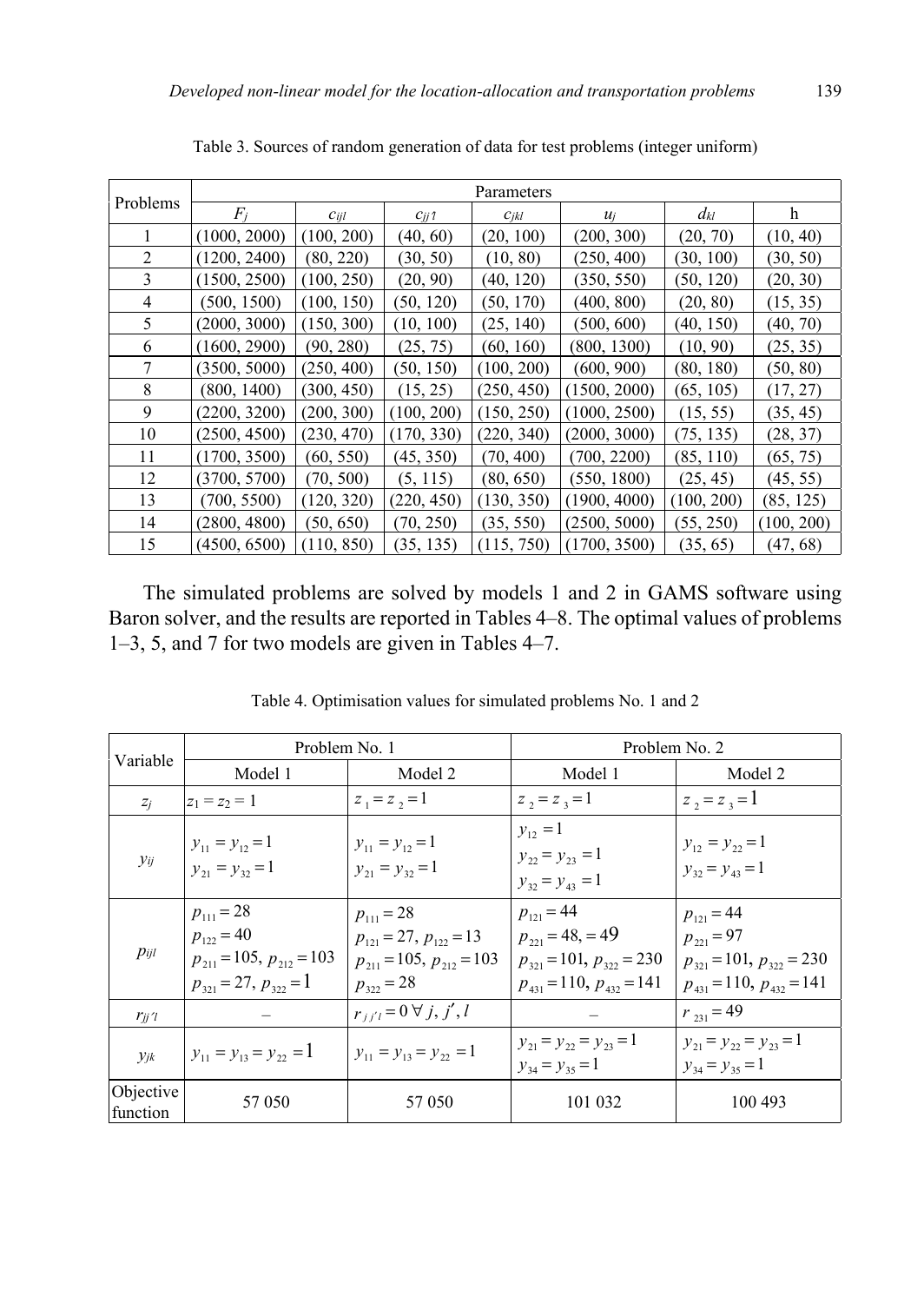| Variable    | Model 1                                                          | Model 2                                                          |
|-------------|------------------------------------------------------------------|------------------------------------------------------------------|
| $Z_j$       | $z_1 = z_2 = z_3 = 1$                                            | $z_1 = z_2 = z_3 = 1$                                            |
|             | $y_{11} = y_{22} = y_{31} = 1$<br>$y_{43} = y_{52} = y_{53} = 1$ | $y_{12} = y_{22} = y_{33} = 1$<br>$y_{43} = y_{52} = y_{53} = 1$ |
| $y_{ij}$    | $y_{61} = y_{63} = 1$                                            | $y_{61} = y_{63} = 1$                                            |
|             | $p_{111} = 26$                                                   | $p_{121} = 25$ , $p_{222} = 111$ , $p_{223} = 384$               |
|             | $p_{221} = 201$ , $p_{222} = 174$ , $p_{223} = 120$              | $p_{331} = 25$ , $p_{431} = 25$                                  |
|             | $p_{311} = 25$ , $p_{431} = 25$                                  | $p_{521} = 267$ , $p_{522} = 228$                                |
| pi          | $p_{523} = 31$ , $p_{531} = 292$ , $p_{531} = 215$               | $p_{531} = 172, p_{533} = 336$                                   |
|             | $p_{611} = 108$ , $p_{612} = 195$ , $p_{613} = 204$              | $p_{611} = 43$                                                   |
|             | $p_{632} = 143$ , $p_{633} = 365$                                | $p_{631} = 120$ , $p_{632} = 388$                                |
|             |                                                                  | $r_{211} = 116$ , $r_{212} = 195$ , $r_{213} = 204$              |
| $r_{jj}$ 'l |                                                                  | $r_{231} = 34$                                                   |
|             | $y_{12} = y_{17} = 1$                                            | $y_{12} = y_{17} = 1$                                            |
| $y_{jk}$    | $y_{23} = y_{28} = 1$                                            | $y_{25} = y_{28} = 1$                                            |
|             | $y_{31} = y_{34} = y_{35} = y_{36} = 1$                          | $y_{31} = y_{33} = y_{34} = y_{36} = 1$                          |
| Objective   | 387694                                                           | 385059                                                           |
| function    |                                                                  |                                                                  |

Table 5. Optimisation values for simulated problem No. 3

Table 6. Optimisation values for simulated problem No. 5

| Variable    | Model 1                                             | Model 2                                            |
|-------------|-----------------------------------------------------|----------------------------------------------------|
| $Z_j$       | $z_1 = z_2 = z_3 = z_4 = 1$                         | $z_1 = z_2 = z_3 = z_4 = 1$                        |
|             | $y_{14} = y_{23} = y_{33} = y_{43} = y_{53} = 1$    | $y_{14} = y_{23} = y_{33} = 1$                     |
| $y_{ij}$    | $y_{62} = y_{64} = y_{71} = y_{81} = 1$             | $y_{43} = y_{53} = y_{62} = 1$                     |
|             | $y_{84} = y_{94} = 1$                               | $y_{64} = y_{71} = y_{81} = y_{94} = 1$            |
|             | $p_{141} = 47$ , $p_{232} = 159$ , $p_{233} = 367$  | $p_{141} = 47$ , $p_{232} = 159$ , $p_{233} = 367$ |
|             | $p_{331} = 165$ , $p_{332} = 99$ , $p_{431} = 47$   | $p_{331} = 165$ , $p_{332} = 99$ , $p_{431} = 47$  |
|             | $p_{531} = 47$ , $p_{621} = 151$ , $p_{622} = 156$  | $p_{531} = 47$ , $p_{621} = 176$ , $p_{622} = 156$ |
| pi          | $p_{623} = 186$ , $p_{641} = 259$ , $p_{642} = 265$ | $p_{623} = 186$ , $p_{641} = 79$ , $p_{643} = 445$ |
|             | $p_{711} = 308, p_{712} = 198$                      | $p_{712} = 174$ , $p_{713} = 332$                  |
|             | $p_{812} = 127$ , $p_{813} = 332$ , $p_{841} = 60$  | $p_{811} = 343, p_{812} = 151$                     |
|             | $p_{942} = 7$ , $p_{943} = 445$                     | $p_{941} = 180$ , $p_{942} = 344$                  |
| $r_{jj}$ 'l |                                                     | $r_{141} = 35$ , $r_{241} = 25$                    |
|             | $y_{11} = y_{18} = y_{1(11)} = y_{22} = 1$          | $y_{11} = y_{18} = y_{1(11)} = y_{22} = 1$         |
| $y_{jk}$    | $y_{2(12)} = y_{35} = y_{36} = y_{3(10)} = 1$       | $y_{2(12)} = y_{35} = y_{36} = y_{3(10)} = 1$      |
|             | $y_{43} = y_{44} = y_{47} = y_{49} = 1$             | $y_{43} = y_{44} = y_{47} = y_{49} = 1$            |
| Objective   | 770 134                                             | 769 904                                            |
| function    |                                                     |                                                    |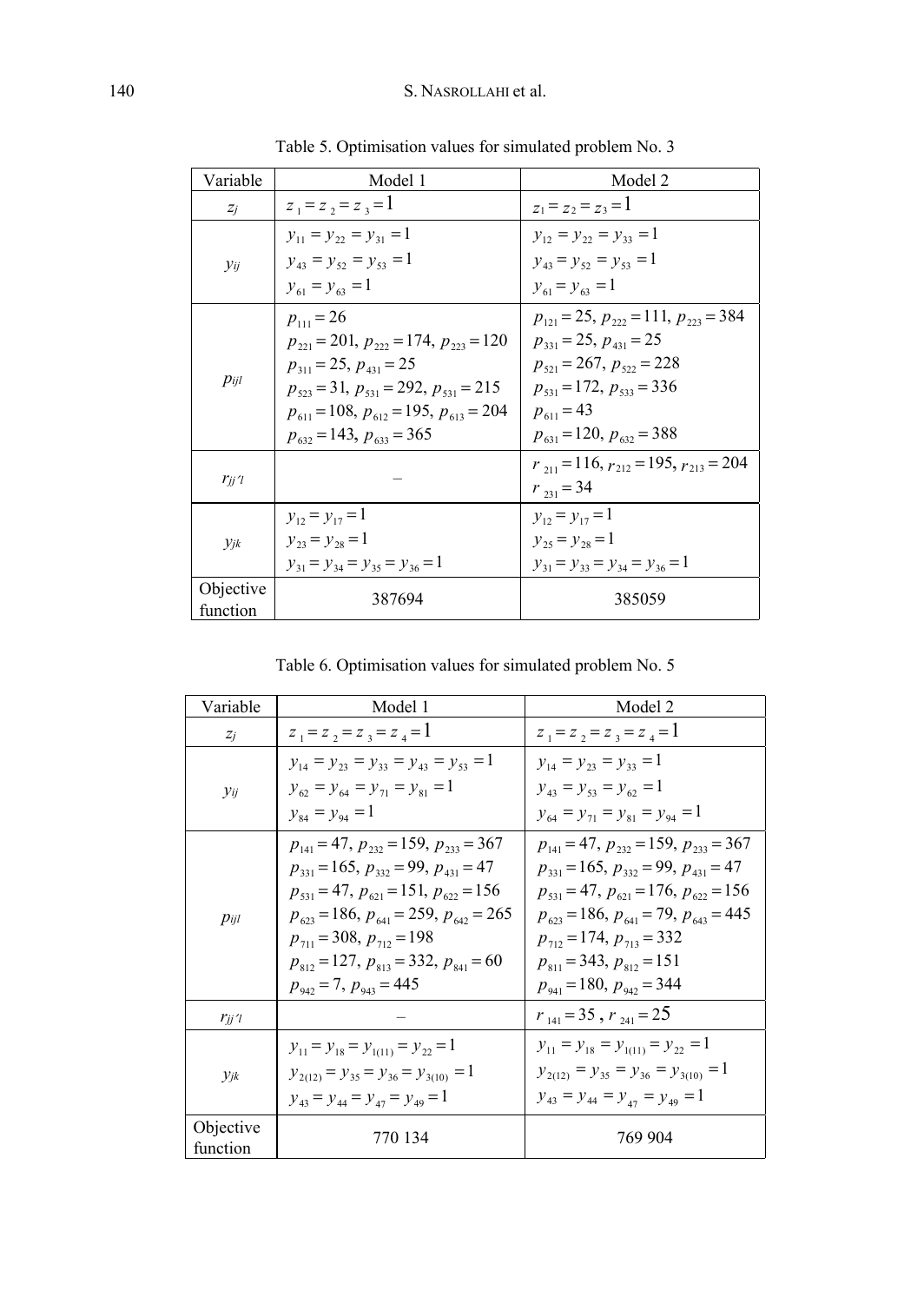| Variable              | Model 1                                                                                                                                                                                                                                                                                                                                                                                                                                                                                                                                                                                                                                                                  | Model 2                                                                                                                                                                                                                                                                                                                                                                                                                                                                                                                                                                                                                                                                                         |
|-----------------------|--------------------------------------------------------------------------------------------------------------------------------------------------------------------------------------------------------------------------------------------------------------------------------------------------------------------------------------------------------------------------------------------------------------------------------------------------------------------------------------------------------------------------------------------------------------------------------------------------------------------------------------------------------------------------|-------------------------------------------------------------------------------------------------------------------------------------------------------------------------------------------------------------------------------------------------------------------------------------------------------------------------------------------------------------------------------------------------------------------------------------------------------------------------------------------------------------------------------------------------------------------------------------------------------------------------------------------------------------------------------------------------|
| $Z_j$                 | $z_1 = z_2 = z_3 = z_4 = z_5 = 1$                                                                                                                                                                                                                                                                                                                                                                                                                                                                                                                                                                                                                                        | $z_1 = z_2 = z_3 = z_4 = z_5 = 1$                                                                                                                                                                                                                                                                                                                                                                                                                                                                                                                                                                                                                                                               |
| Уij                   | $y_{15} = y_{21} = y_{32} = y_{33} = y_{41} = y_{55} = y_{62} = 1$<br>$y_{71} = y_{81} = y_{91} = y_{(10)4} = y_{(11)4} = y_{(12)3} = 1$<br>$y_{(13)2} = y_{(14)2} = y_{(14)4}$<br>$= y_{(15)3} = y_{(15)4} = y_{(15)5} = 1$                                                                                                                                                                                                                                                                                                                                                                                                                                             | $y_{15} = y_{21} = y_{32} = y_{33} = y_{41} = y_{55} = y_{62} = y_{71} = 1$<br>$y_{81} = y_{91} = y_{(10)4} = y_{(11)4} = y_{(12)3} = y_{(13)2} = 1$<br>$y_{(14)2} = y_{(14)4} = y_{(15)3} = y_{(15)4} = y_{(15)5} = 1$                                                                                                                                                                                                                                                                                                                                                                                                                                                                         |
| pi                    | $p_{151} = 241$ , $p_{153} = 35$ , $p_{154} = 344$<br>$p_{212} = 88$ , $p_{214} = 759$ , $p_{323} = 334$<br>$p_{324} = 500$ , $p_{331} = 116$ , $p_{333} = 208$<br>$p_{334} = 471$ , $p_{411} = 93$ , $p_{412} = 754 p_{552}$<br>$=$ 277, $p_{553}$ = 343, $p_{621}$ = 50, $p_{711}$ = 50<br>$p_{811} = 113$ , $p_{813} = 734$ , $p_{911} = 531$<br>$p_{(10)41} = 227$ , $p_{(10)42} = 330$ , $p_{(10)43} = 124$<br>$p_{(11)41} = 50$ , $p_{(12)32} = 510$ , $p_{(12)33} = 285$<br>$p_{(13)21} = 77$ , $p_{(13)22} = 465$ , $p_{(13)23} = 292$<br>$p_{(14)21} = 397$ , $p_{(14)41} = 183$ , $p_{(15)31} = 382$<br>$p_{(15)42} = 275, p_{(15)43} = 406, p_{(15)51} = 193$ | $p_{151} = 241$ , $p_{153} = 35$ , $p_{154} = 344$ , $p_{212} = 88$ ,<br>$p_{214} = 759$ , $p_{323} = 334$ , $p_{324} = 500$ , $p_{331} = 116$ ,<br>$p_{333} = 208$ , $p_{334} = 471$ , $p_{411} = 93$ , $p_{412} = 754$<br>$p_{552} = 277$ , $p_{553} = 343$ , $p_{621} = 50$<br>$p_{711} = 50$ , $p_{811} = 113$ , $p_{813} = 734$ , $p_{911} = 531$ ,<br>$p_{(10)41} = 227$ , $p_{(10)42} = 330$ , $p_{(10)43} = 124$ ,<br>$p_{(11)41} = 50$ , $p_{(12)32} = 510$ , $p_{(12)33} = 285$<br>$p_{(13)21} = 77$ , $p_{(13)22} = 465$ , $p_{(13)23} = 292$ , $p_{(14)21}$<br>$p_{14(21)} = 397, p_{(14)41} = 183$<br>$p_{(15)31} = 382, p_{(15)42} = 275$<br>$p_{(15)43} = 406, p_{15(51)} = 193$ |
| $r_{jj}$ 'l           |                                                                                                                                                                                                                                                                                                                                                                                                                                                                                                                                                                                                                                                                          | $r_{j'j'} = 0 \,\forall j, j', l$                                                                                                                                                                                                                                                                                                                                                                                                                                                                                                                                                                                                                                                               |
| $y_{jk}$              | $y_{11} = y_{14} = y_{18} = y_{1(17)} = y_{1(18)} = y_{1(20)} = 1$<br>$y_{22} = y_{25} = y_{2(11)} = y_{2(15)}$<br>$= y_{33} = y_{39} = y_{3(13)} = y_{3(16)} = 1$                                                                                                                                                                                                                                                                                                                                                                                                                                                                                                       | $y_{11} = y_{14} = y_{18} = y_{1(17)} = y_{1(18)} = y_{1(20)} = 1$<br>$y_{22} = y_{25} = y_{2(11)} = y_{2(15)} = y_{33} = y_{39}$<br>$= y_{3(13)} = y_{3(16)} = 1$<br>$y_{46} = y_{47} = y_{4(10)} = y_{5(12)} = y_{5(14)} = y_{5(19)} = 1$ $y_{46} = y_{47} = y_{4(10)} = y_{5(12)} = y_{5(14)} = y_{5(19)} = 1$                                                                                                                                                                                                                                                                                                                                                                               |
| Objective<br>function | 396 4024                                                                                                                                                                                                                                                                                                                                                                                                                                                                                                                                                                                                                                                                 | 396 4024                                                                                                                                                                                                                                                                                                                                                                                                                                                                                                                                                                                                                                                                                        |

Table 7. Optimisation values for simulated problem No. 7

Table 8. Optimal objectives of models 1 and 2

| Problem        | Optimal objective |         | Improvement of the | Cross-docks linking                      |  |  |
|----------------|-------------------|---------|--------------------|------------------------------------------|--|--|
|                | Model 1           | Model 2 | objective function |                                          |  |  |
|                | 57050             | 57050   |                    |                                          |  |  |
| $\mathfrak{D}$ | 101032            | 100493  | $0.53\%$           | $(2-3)$                                  |  |  |
| 3              | 387694            | 385059  | $0.68\%$           | $(2-1), (2-3)$                           |  |  |
| 4              | 227670            | 227670  |                    |                                          |  |  |
| 5              | 770134            | 769904  | $0.03\%$           | $(1-4)$ , $(2-4)$                        |  |  |
| 6              | 486610            | 479828  | 1.39%              | $(3-1)$                                  |  |  |
| ┑              | 3964024           | 3964024 |                    |                                          |  |  |
| 8              | 4429544           | 4416540 | 0.29%              | $(1-6)$ , $(4-6)$ , $(5-6)$ ,<br>$(7-6)$ |  |  |
| 9              | 1302549           | 1302549 |                    |                                          |  |  |
| 10             | 7467484           | 7467484 |                    |                                          |  |  |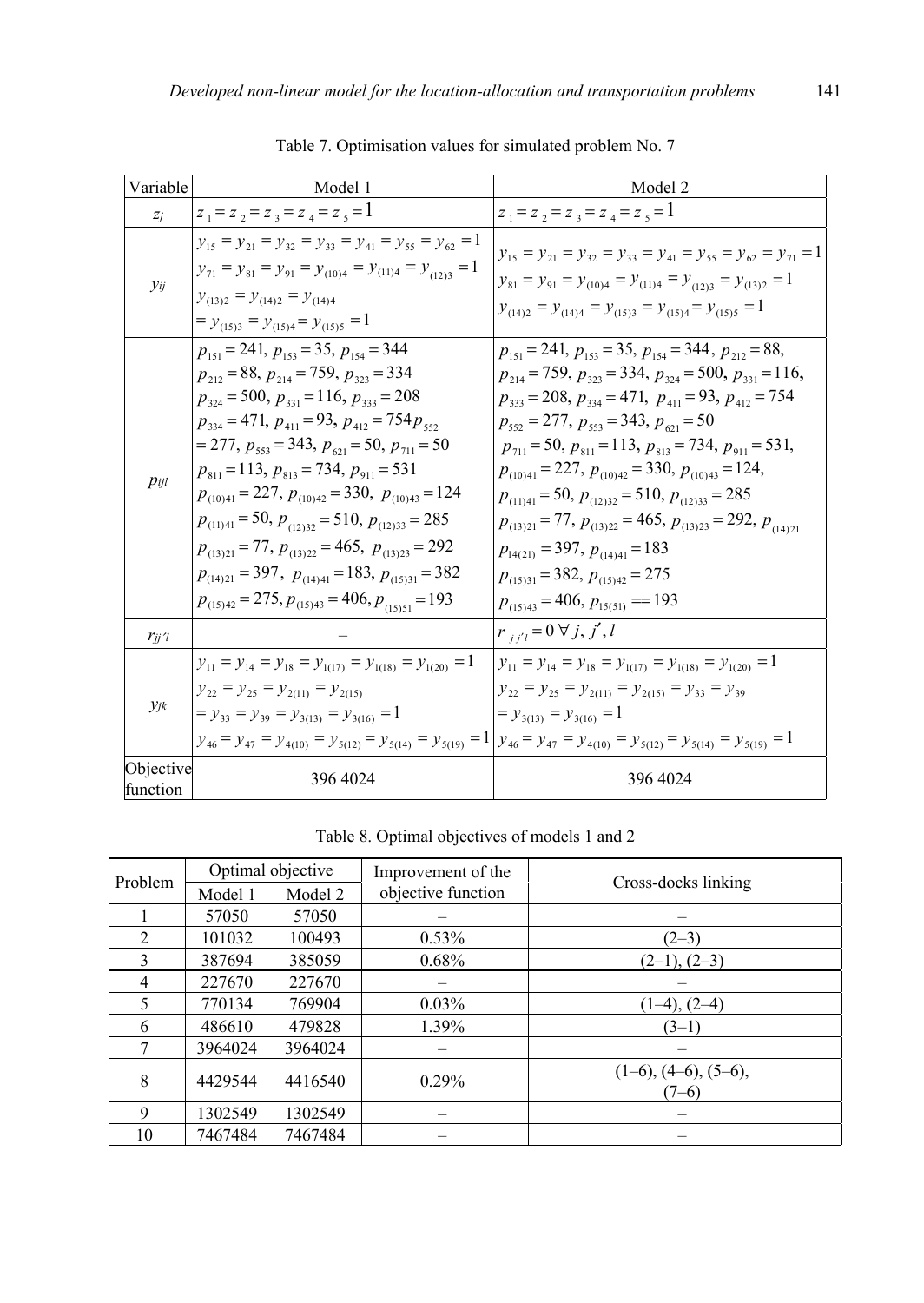#### 142 S. NASROLLAHI et al.

| Problem |          | Optimal objective | Improvement of the | Cross-docks linking                            |  |  |
|---------|----------|-------------------|--------------------|------------------------------------------------|--|--|
|         | Model 1  | Model 2           | objective function |                                                |  |  |
| 11      | 2670561  | 2670561           |                    |                                                |  |  |
| 12      | 1517460  | 1499173           | 1.21%              | $(1-2), (2-5), (4-11), (8-3), (10-8), (12-14)$ |  |  |
| 13      | 10544430 | 10544430          |                    |                                                |  |  |
| 14      | 6043049  | 6043049           |                    |                                                |  |  |
| 15      | 5922821  | 5908212           | 0.25%              | $(4-19)$ , $(16-3)$                            |  |  |

Table 8. Optimal objectives of models 1 and 2

Table 8 shows the results of solving test problems by models 1 and 2. For example, after solving problem 15, the optimal objective of model 2 is 0.25% less than model 1, and cross-docks 4 and 16 are linked to cross-docks 19 and 13, respectively.



Fig. 2. The optimum distribution networks of problems (1–3, and 5)

The optimal objective values of models 1 and 2 in problems 1, 4, 7 9–11, 13, and 14 are equal because there are not any linkages between cross-docks, but the total cost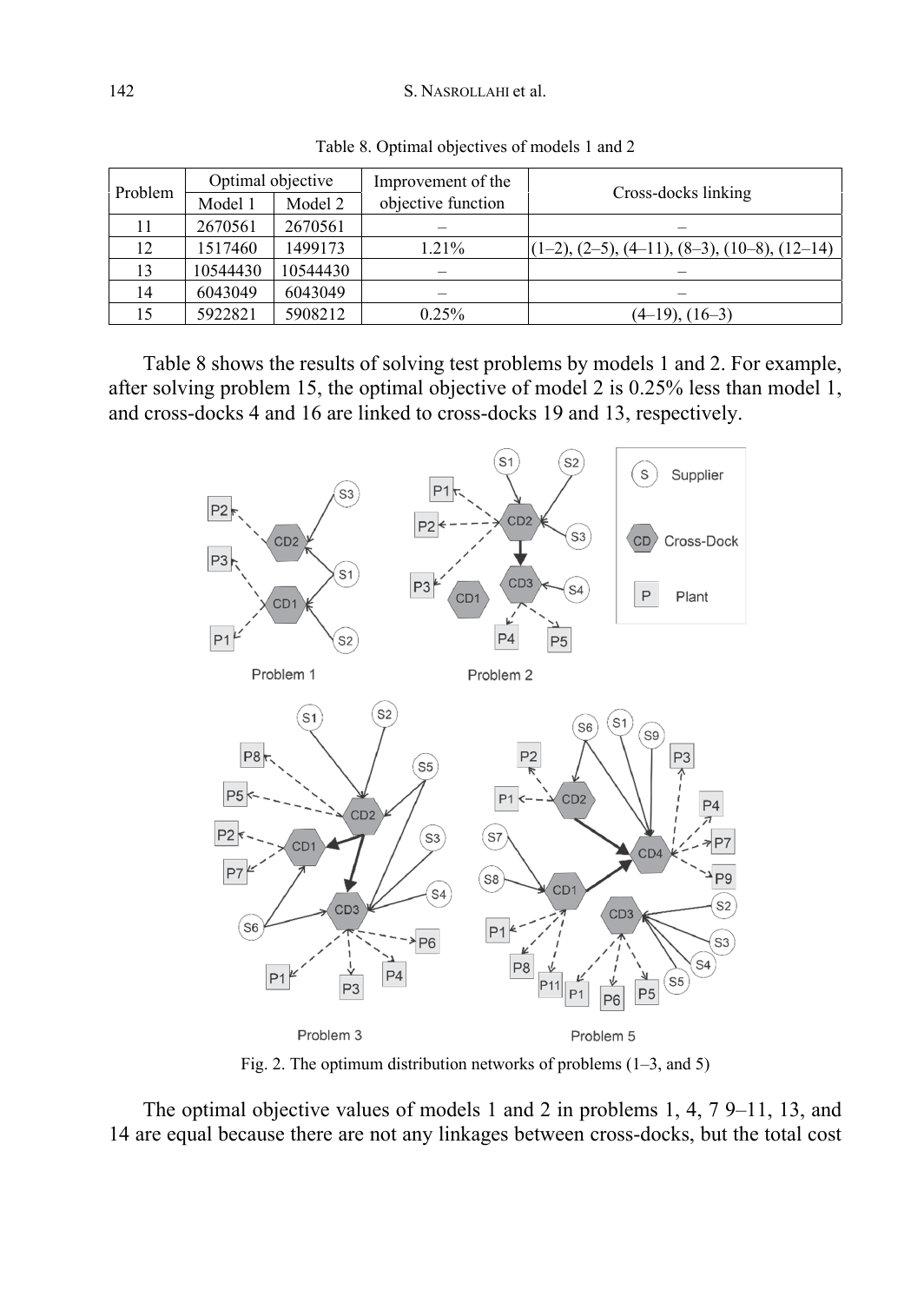of model 2 in problems 2, 3, 5, 6, 8, 12 and 15, in which cross-docks are connected, is less than model 1 (basic model). In other words, when cross-docks connect for transferring products, the total cost is decreased. These results demonstrated that model 2 is more efficient than model 1 in decreasing the total cost.

Figure 2 shows the optimum distribution networks of problems 1–3, and 5 resulting from solving model 2. In this figure, connections between cross-docks are demonstrated by dark arrows. For example, in the network of problem 5, cross-docks 1 and 2 are linked to cross-dock 4.

# **6. Developed non-linear model considering the possibility of cross-docks linking and products consolidation with homogeneous trucks**

In this section, model 2 is developed by considering product consolidation as the main activity of a cross-dock and transhipment by homogeneous trucks. The novelty and improvement of the developed model rather than other models in the literature is to design a developed cross-docking network in which cross-dock linking possibility, products consolidation, and using homogeneous trucks are considered simultaneously. So, for creating the developed model, integer variables  $v_{ij}, v_{ij}, v_{jk}$  and parameters  $w, c_{ij}, c_{ji}, c_{jk}$  are defined as follows:

 $v_{ij}$  – number of trucks used between supplier *i* and cross-dock *j*,

*v*<sub>ij</sub> $\prime$  – number of trucks used between cross-docks *j* and *j*<sup> $\prime$ </sup> ( $j \neq j'$ ),

 $v_{jk}$  – number of trucks used between cross-dock *j* and plant *k*,

*w* truck capacity,

 $c_{ij}$  – cost of using a truck for transferring products from supplier *i* to cross-dock *j*,

 $c_{ii'}$ <sup> $\angle$ </sup> – cost of using a truck for transferring products from cross-dock *j* to cross-dock  $j'(i \neq j')$ ,

 $c_{jk}$  – cost of using a truck for transferring products from cross-dock *j* to plant *k*.

Subject to the abovementioned considerations, three constraints are added to model 2 to consider products consolidation and transhipment by homogeneous trucks

$$
\sum_{l \in L} p_{ijl} \le w_{\mathcal{V}_{ij}} \ \forall i, j \tag{31}
$$

$$
\sum_{l \in L} r_{jj'l} \le w_{Vjj'} \ \forall j, j', j \neq j'
$$
 (32)

$$
\sum_{l \in L} d_{kl} y_{jk} \le w_{kj} \ \forall j, k \tag{33}
$$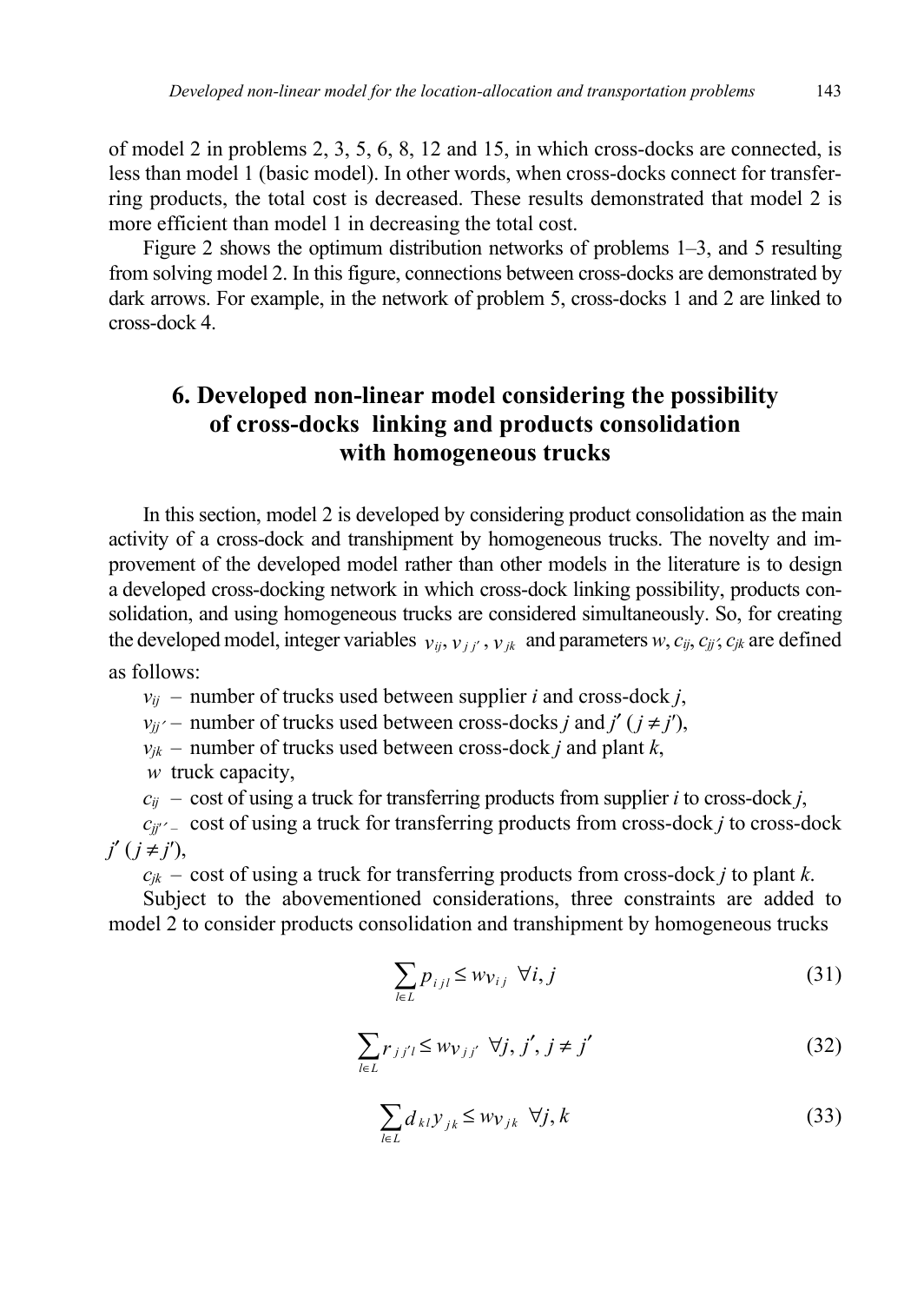Also, the objective function of model 2 is changed, according to the new variables and cost parameters. Finally, the developed model is formulated as follows

$$
\min \sum_{j \in J} F_{j} z_{j} + \sum_{i \in I} \sum_{j \in J} c_{i j} v_{i j} + \sum_{\substack{j \in J \\ j \neq j'}} \sum_{j' \in J} c_{j j'} v_{j j'} + \sum_{i \in I} \sum_{j \in J} c_{j k} v_{j k} \tag{34}
$$

s.t.: constraints (17)–(28) and (31)–(33)

$$
p_{ij}, r_{jj'} \ge 0 \tag{35}
$$

$$
z_j, y_{ij}, y_{jk}, b_{jk} \in \{0, 1\}
$$
 (36)

$$
v_{ij}, v_{jj'}, v_{jk} \text{ are integer } (37)
$$

This model has  $\{(I \times J) + J \times (J - 1) + (J \times k)\}$  integer variables and constraints more than model 2, which causes spending more time solving it (assume that there are *I* suppliers, *K* plants, and *J* established cross-docks).

# **7. Computational results of the developed model**

For evaluating the accuracy of the developed model, thirteen test problems are considered in different sizes. Table 9 shows the sizes of the problems, and Table 10 presents parameters that have been selected randomly from an integer uniform distribution.

| Problem                  | Number       | Number                   | Number    | Number         |
|--------------------------|--------------|--------------------------|-----------|----------------|
|                          | of suppliers | of potential cross-docks | of plants | of products    |
|                          | 3            |                          |           | 2              |
| $\mathfrak{D}$           |              | $\mathfrak{D}$           | 5         | $\overline{2}$ |
| ζ                        | 5            |                          | 6         | $\mathfrak{D}$ |
|                          | 6            | 3                        |           | $\mathfrak{D}$ |
| $\overline{\mathcal{L}}$ | 8            | 3                        | 9         | ٩              |
| 6                        | 10           |                          | 12        | 3              |
| 7                        | 12           |                          | 15        | 3              |
| 8                        | 15           |                          | 17        |                |
| 9                        | 17           |                          | 18        |                |
| 10                       | 20           |                          | 20        |                |
| 11                       | 25           |                          | 20        |                |
| 12                       | 28           | 9                        | 23        | 5              |
| 13                       | 30           | 10                       | 25        | 6              |

Table 9. Sizes of test problems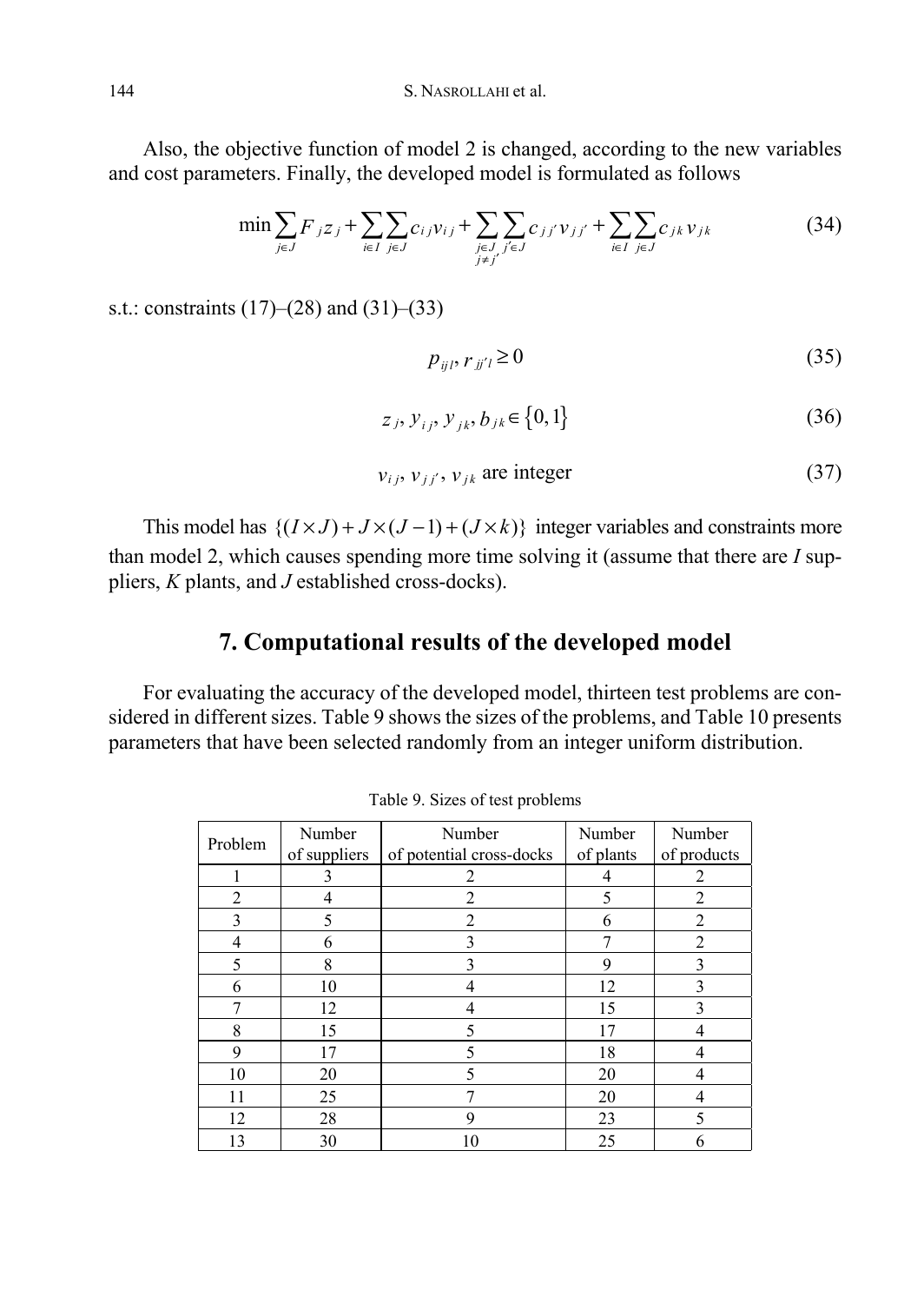|                | Parameter                   |            |            |            |              |            |          |          |
|----------------|-----------------------------|------------|------------|------------|--------------|------------|----------|----------|
| Problem        | $F_i$                       | Cijl       | $c_{ii}$ 1 | $C_{jkl}$  | $u_i$        | $d_{kl}$   | h        | w        |
|                | (600, 2000)                 | (200, 300) | (150, 250) | (200, 300) | (550, 700)   | (40, 140)  | (5, 12)  | (15, 20) |
| $\mathfrak{D}$ | (3000, 4000)                | (220, 470) | (100, 300) | (120, 270) | (1200, 2200) | (120, 230) | (17, 22) | (24, 28) |
| 3              | (2500, 3500)                | (150, 270) | (200, 350) | (250, 350) | (1500, 3500) | (150, 200) | (12, 17) | (18, 24) |
| 4              | (1500, 2500)                | (250, 450) | (10, 50)   | (150, 250) | (400, 600)   | (60, 120)  | (10, 15) | (20, 25) |
| 5              | (1000, 3700)                | (300, 400) | (20, 100)  | (170, 370) | (450, 900)   | (40, 70)   | (15, 25) | (25, 30) |
| 6              | (2000, 3000)                | (40, 90)   | (250, 400) | (100, 220) | (900, 1500)  | (50, 90)   | (18, 26) | (27, 35) |
| 7              | (3200, 5200)                | (30, 380)  | (40, 90)   | (60, 200)  | (3000, 4500) | (70, 170)  | (24, 28) | (30, 36) |
| 8              | (700, 2700)                 | (70, 420)  | (50, 150)  | (140, 320) | (3500, 5500) | (30, 80)   | (25, 30) | (35, 40) |
| 9              | (4000, 7000)                | (350, 650) | (300, 450) | (270, 550) | (1100, 5000) | (15, 105)  | (10, 20) | (30, 40) |
| 10             | (2700, 4200)                | (270, 530) | (110, 200) | (90, 420)  | (2200, 3200) | (25, 65)   | (27, 35) | (37, 45) |
| 11             | (500, 1500)                 | (100, 550) | (80, 350)  | (220, 390) | (4000, 6000) | (100, 150) | (35, 45) | (50, 60) |
| 12             | (1800, 5500)                | (120, 750) | (25, 130)  | (110, 650) | (2000, 4000) | (45, 85)   | (32, 38) | (40, 48) |
| 13             | $(6000, 8000)$ $(180, 800)$ |            | (15, 85)   | (130, 750) | (2500, 7000) | (35, 75)   | (7, 27)  | (32, 50) |

Table 10. Sources of random generation of data for test problems (Integer Uniform)

Table 11 reports the established cross-docks, linking between them, optimal objective values, and elapsed time for solving each problem by Baron solver in GAMS software. For example, after solving problem 12, only cross-docks 2, 3, 5, and 7 are established, and cross-docks 3 and 5 are linked to cross-docks 2 and 7, respectively. The reported results in table 11 confirm the validity and accuracy of the developed model.

| Problem | Established cross-docks | Cross-docks linking | Optimal objective | Elapsed time [s] |
|---------|-------------------------|---------------------|-------------------|------------------|
|         | 2                       |                     | 23 500            | 0.299            |
| 2       | 2                       |                     | 33 596            | 0.296            |
| 3       |                         |                     | 44 371            | 1.023            |
| 4       | 1, 3                    | $(1-3)$             | 49 642            | 4.669            |
| 5       | 1, 3                    | $(1-3)$             | 33 859            | 0.446            |
| 6       |                         |                     | 19 695            | 2.925            |
| $\tau$  | 1, 3                    | $(1-3)$             | 33 985            | 37.022           |
| 8       | 3, 5                    | $(3-5)$             | 30453             | 2.442            |
| 9       | 2, 3                    |                     | 109 046           | 11.880           |
| 10      | 2, 4                    | $(4-2)$             | 35 032            | 3.928            |
| 11      | 1, 2, 4, 6              |                     | 74547             | 21.267           |
| 12      | 2, 3, 5, 7              | $(3-2), (5-7)$      | 53 869            | 11.310           |
| 13      | 3, 4, 5                 | $(3-4)$             | 127 648           | 384.618          |

Table 11. Optimal objective function of the developed model for test problems

## **8. Conclusion**

The proposed model designs a cross-docking distribution network that can decrease transportation costs considering cross-dock linking and product consolidation. So, this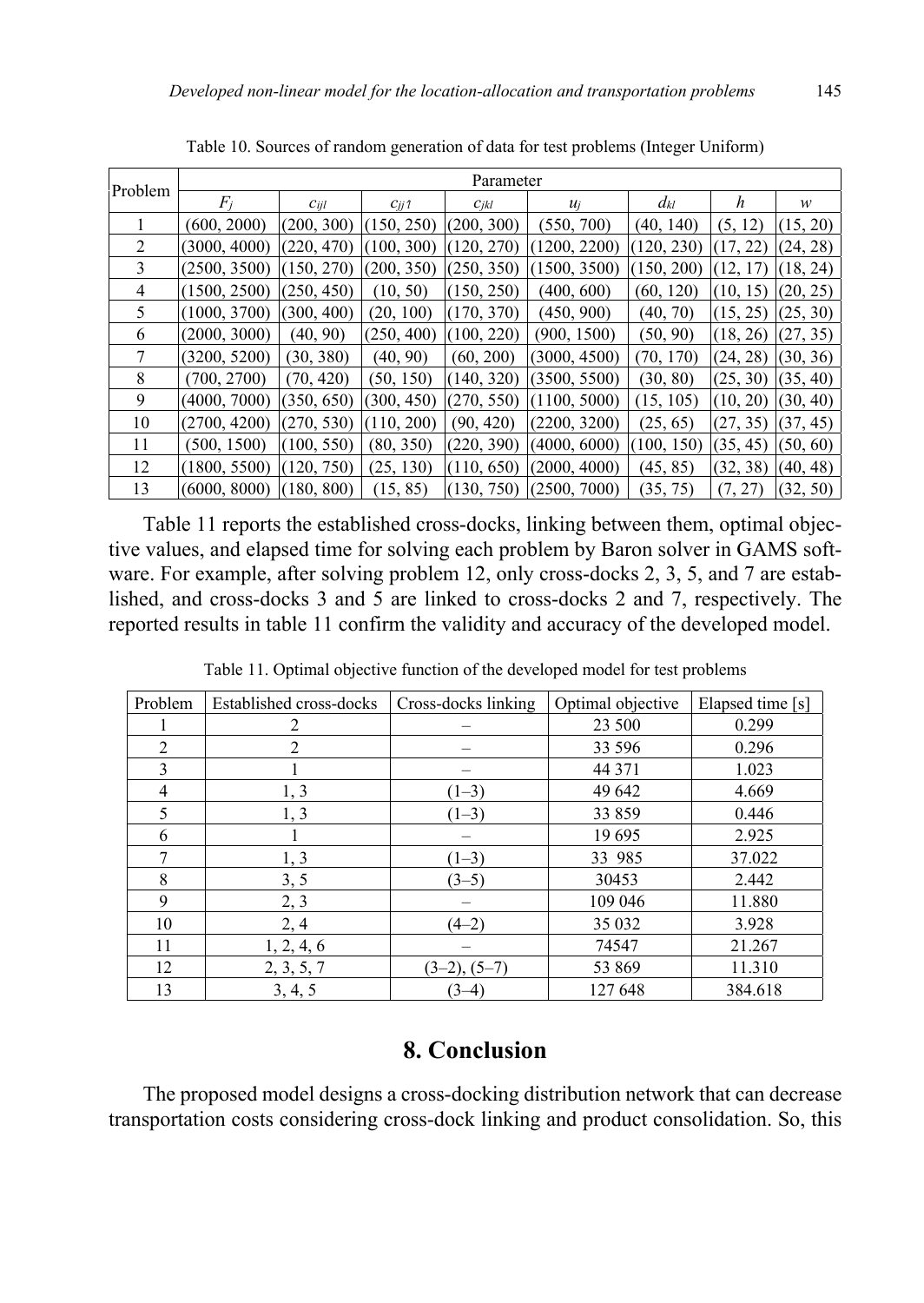model can help managers obtain an economical supply chain and a competitive advantage comparing others. Our model can be used in other supply chains, such as automobile and petrochemistry industries, and agri-food supply chains.

A basic mixed-integer non-linear model was first formulated to address the locationallocation and distribution problem in cross-docking networks. Second, to deal with post-distribution cross-docking strategy and undetermined demand conditions, this nonlinear model was changed to consider connections between cross-docks for satisfying products shortage or surplus in them. Third, to evaluate the accuracy and to compare the two mentioned models, five problems in short sizes were simulated randomly, and the results were reported. The results demonstrate that the proposed model 2 has optimal objective values equal to or less than model 1. Model 2 is thus more efficient than model 1 and can solve the location-allocation and distribution problem of cross-docking networks. Fourth, model 2 was developed by considering constraints of orders consolidation and truck number variables. Finally, some different-sized problems were generated randomly, and the developed model was used to solve them. Results confirmed the accuracy of the developed model.

For future research, the uncertainty can be added to the developed model. For example, plants' demands cannot be deterministic in many cases. So, stochastic programming can be used to take into account the uncertain demand. Considering the multiperiod cross-docking distribution problem and time window constraint in the model is another recommendation for future research. Another extension is to integrate several problems, such as location-allocation and scheduling of inbound and outbound trucks in one approach simultaneously. Also, parameters of cross-docks and truck capacity can be considered as variables in the model to be optimised and obtained in another realistic model. Finally, suitable metaheuristic algorithms can be used or extended for solving the developed model in large sizes.

#### **References**

- [1] MURIANA C., *A focus on the state of the art of food waste/losses issue and suggestions for future researches*, Waste Manage., 2017, 68, 557–570.
- [2] BUIJS P., VIS I.F.A., CARLO H.J., *Synchronization in cross-docking networks*. *A research classification and framework*, Eur. J. Oper. Res., 2014, 239, 593–608.
- [3] BELLE J.V., VALCKENAERS P.,CATTRYSSE D., *Cross-docking*. *state of the art*, Omega, 2012, 40, 827–846.
- [4] LADIER A.L., ALPAN G., *Cross-docking operations*. *Current research versus industry practice*, Omega, 2016, 62, 145–162.
- [5] PAN F., ZHOU W., FAN T., LI S., ZHANG C., *Deterioration rate variation risk for sustainable cross- -docking service operations*, Int. J. Prod. Econ., 2020, 232, 1–37.
- [6] AGUSTINA D., LEE C.K.M., PIPLANI R., *A review*. *Mathematical models for cross dock planning*, Int. J. Eng. Bus. Manage., 2010, 2, 47–54.
- [7] SHEIKHOLESLAM M.N., EMAMIAN S., *A review and classification of cross-docking concept*, Int. J. Learn. Manage. Syst., 2016, 4, 25–33.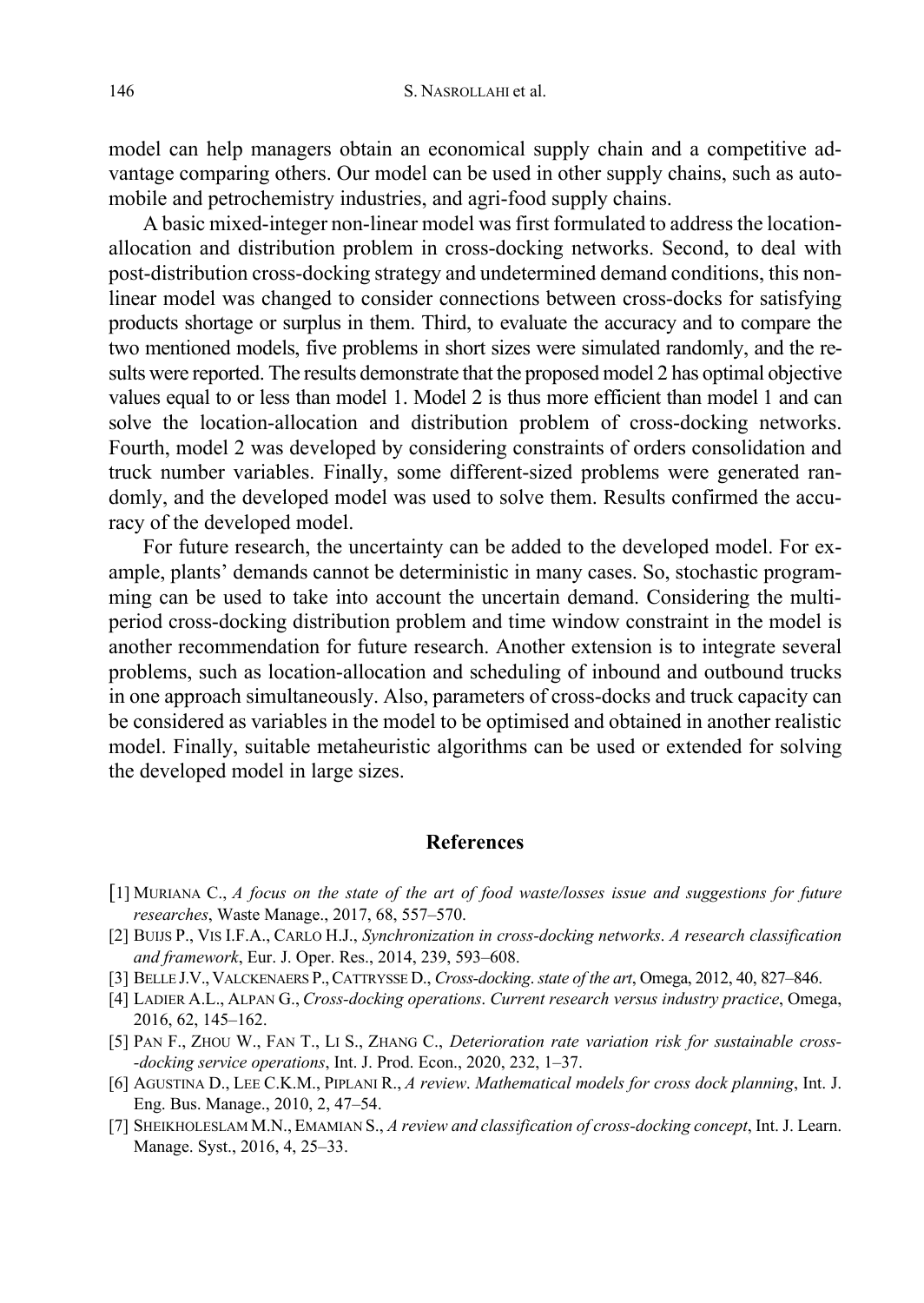- [8] BOYSEN N., FLIEDNER M., SASSETTI R.J., CONSOLO J., *Cross dock scheduling*. *classification, literature review and research agenda*, Omega, 2010, 38, 413–422.
- [9] HASSANI GOODARZI A., TAVAKKOLI-MOGHADDAM R., AMINI A., *A new bi-objective vehicle routing- -scheduling problem with cross-docking*. *Mathematical model and algorithm*, Comp. Ind. Eng., 2020, 149  $(3)$ , 1–18.
- [10] THEOPHILUS O., DULEBENETS M.A., PASHA J., LAU Y., FATHOLLAHI-FARD A.M., MAZAHERI A., *Truck scheduling optimization at a cold-chain cross-docking terminal with product perishability considerations*, Comp. Ind. Eng., 2021, 156, 1–22.
- [11] YU V.F., JEWPANYA P., REDI A. A. N. P., TSAO Y. C., *Adaptive neighborhood simulated annealing for the heterogeneous fleet vehicle routing problem with multiple cross-docks*, Comp. Oper. Res., 2021, 129 (2), 1–19.
- [12] SHAHABI-SHAHMIRI R., ASIAN S., TAVAKKOLI-MOGHADDAM R., MOUSAVI S.M., RAJABZADEH M., *A routing and scheduling problem for cross-docking networks with perishable products, heterogeneous vehicles and split delivery*, Comp. Ind. Eng., 2021, 157, 1–21.
- [13] CASTELLUCCI P.B., COSTA A.M., TOLEDO F., *Network scheduling problem with cross-docking and loading constraints*, Comp. Oper. Res., 2021, 132 (1), 1–14.
- [14] SUNG C.S., SONG S.H., *Integrated service network design for a cross-docking supply chain network*, J. Oper. Res. Soc., 2003, 54, 1283–1295.
- [15] JAYARAMAN V., ROSS A., *A simulated annealing methodology to distribution network design and management*, Eur. J. Oper. Res., 2003, 144, 629–645.
- [16] GUMUS M., BOOKBINDER J.H., *Cross-docking and its implications in location-distribution systems*, J. Bus. Logist., 2004, 25, 199–228.
- [17] SUNG C.S., YANG W., *An exact algorithm for a cross-docking supply chain network design problem*, J. Oper. Res. Soc., 2008, 59, 119–136.
- [18] BACHLAUS M., PENDEY M.K., MAHAJAN C., SHANKAR R.,TIWARI M.K., *Designing an Integrated multi- -echelon agile supply chain network*. *a hybrid Taguchi-particle swarm optimization approach*, J. Intell. Manuf., 2008, 19, 747–761.
- [19] ROSS A., JAYARAMAN V., *An evaluation of new heuristics for the location of cross-docks distribution centers in supply chain network design*, Comp. Ind. Eng., 2008, 55, 64–79.
- [20] YAN H., TANG S.L., *Pre-distribution and post-distribution cross-docking operation*, Transp. Res. E-Log., 2009, 45, 843–859.
- [21] MUSA R., ARNAOUT J.P., JUNG H., *Ant colony optimization algorithm to solve for the transportation problem of cross-docking network*, Comp. Ind. Eng., 2010, 59, 85–92.
- [22] MARJANI M.R., HUSSEINI S.M.M., KARIMI B., *Bi-objective heuristics for multi-item freights distribution planning problem in cross docking networks*, Int. J. Adv. Manuf. Tech., 2011, 58, 1201–1216.
- [23] MA H., MIAO Z., LIM A., RODRIGUES B., *Cross docking distribution networks with setup cost and time window constraint*, Omega, 2011, 39, 64–72.
- [24] JAVANMARD S., VAHDANI B., TAVAKKOLI-MOGHADDAM R., *Solving a multi-product distribution planning problem in cross docking networks*. *An imperialist competitive algorithm*, Int. J. Adv. Manuf. Tech., 2014, 70, 1709–1720.
- [25] HOSSEINI S.D., SHIRAZI M.A., KARIMI B., *Cross-docking and milk run logistics in a consolidation network*. *A hybrid of harmony search and simulated annealing approach*, J. Manuf. Syst, 2014, 33, 567–577.
- [26] SEYEDHOSEINI S.M., RASHID R., TEIMOURI E., *Developing a cross-docking network design model under uncertain environment*, J. Ind. Eng. Int., 2015, 11, 225–236.
- [27] YU V.F., JEWPANYA P., KACHITVICHYANUKUL V., *Particle swarm optimization for the multi-period cross-docking distribution problem with time windows*, Int. J. Prod. Res., 2016, 54, 509–525.
- [28] GOODARZI A.H., ZEGORDI S.H., *A new model for location and transportation problem of cross-docks in distribution networks*, Int. J. Mod. Optim., 2017, 7, 51–65.